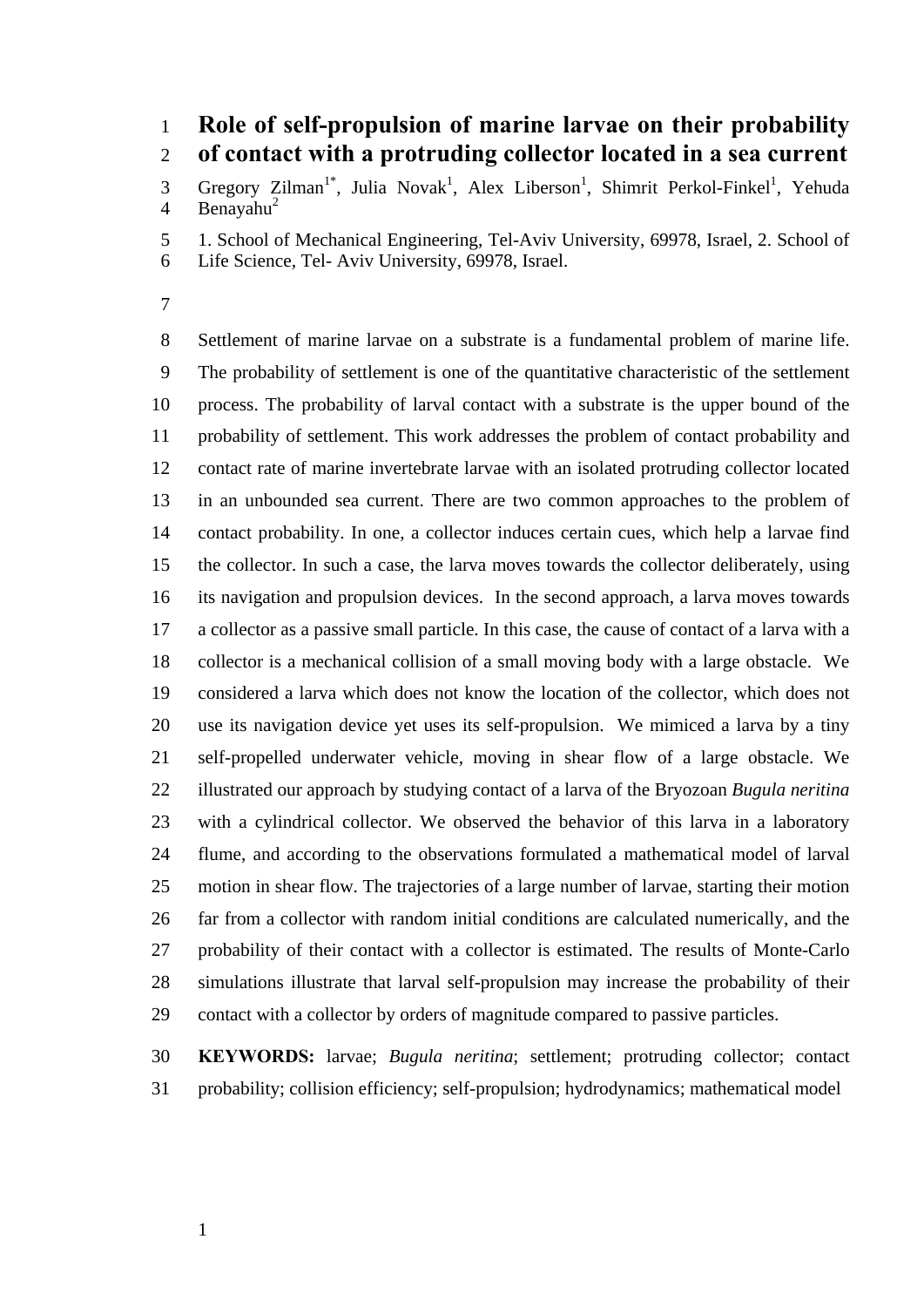33

34

### 35 **Introduction**

36

37 38 39 40 A number, which is called the *probability of settlement*, is often used in the biological literature to characterize the proportion of larvae that have settled on a specific substratum to the total number of larvae that could possibly settle on this substratum under the same biological and physical conditions [1].

41 42 43 44 It is common to distinguish between larval collectors of infinite extent (e.g., plane substrates) and finite size collectors. Our work examines settlement of larvae on a protruding isolated collector, a problem that, to date, has received much less attention despite its importance.

45 46 47 48 49 The probability of settlement is a product of the probability of contact with and the probability of attachment to a collector. Contact precedes attachment. Hence, the probability of contact represents the upper bound of the settlement probability. This number is also of a great interest in marine biology, especially if settlement follows the first contact event [10].

50 51 52 53 54 55 The geometry of natural finite size collectors is difficult to describe precisely. For achieving a better understanding of the complex settlement phenomenon it is also common to study settlement of larvae on/in bodies of welldefined geometry, such as tubes [2-3], plates [1], [4-6] or cylinders [7-9]. Our work examines contact of larvae with a long vertical cylinder located in an unbounded sea current.

56 57 58 59 60 61 62 63 64 65 66 67 Given that far from a collector the velocity of the sea current is typically much higher than the swimming velocity of a larva, the larva's motion toward a collector is generally regarded as transport of a passive particle. If a larva always behaves as a passive particle, then its contact with a collector can be studied within the framework of the theory of aerosols and hydrosols, in which the probability of contact of a large number of identical passive particles with a collector is termed the collector's *collision efficiency* [11]. A definition of the collision efficiency of passive particles which is adopted from the theory of aerosols and hydrosols [11]. For an unbounded flow it is defined as the ratio of the number of particles  $n_c$  striking the collector to the number of particles N that would have passed through it if they moved along ballistic trajectories (i.e., along straight lines) [11]:

<span id="page-1-1"></span>
$$
E = \lim_{N \to \infty} \frac{n_c}{N} \,. \tag{1}
$$

69 70 71 An important characteristic of a collector of particles is the rate of contacts of particles with the collector, i.e., the number of larvae that contact a characteristic area of a collector in a unit of time *t* :

<span id="page-1-0"></span>
$$
\frac{dE}{dt} = CEU_{\infty}S\,,\tag{2}
$$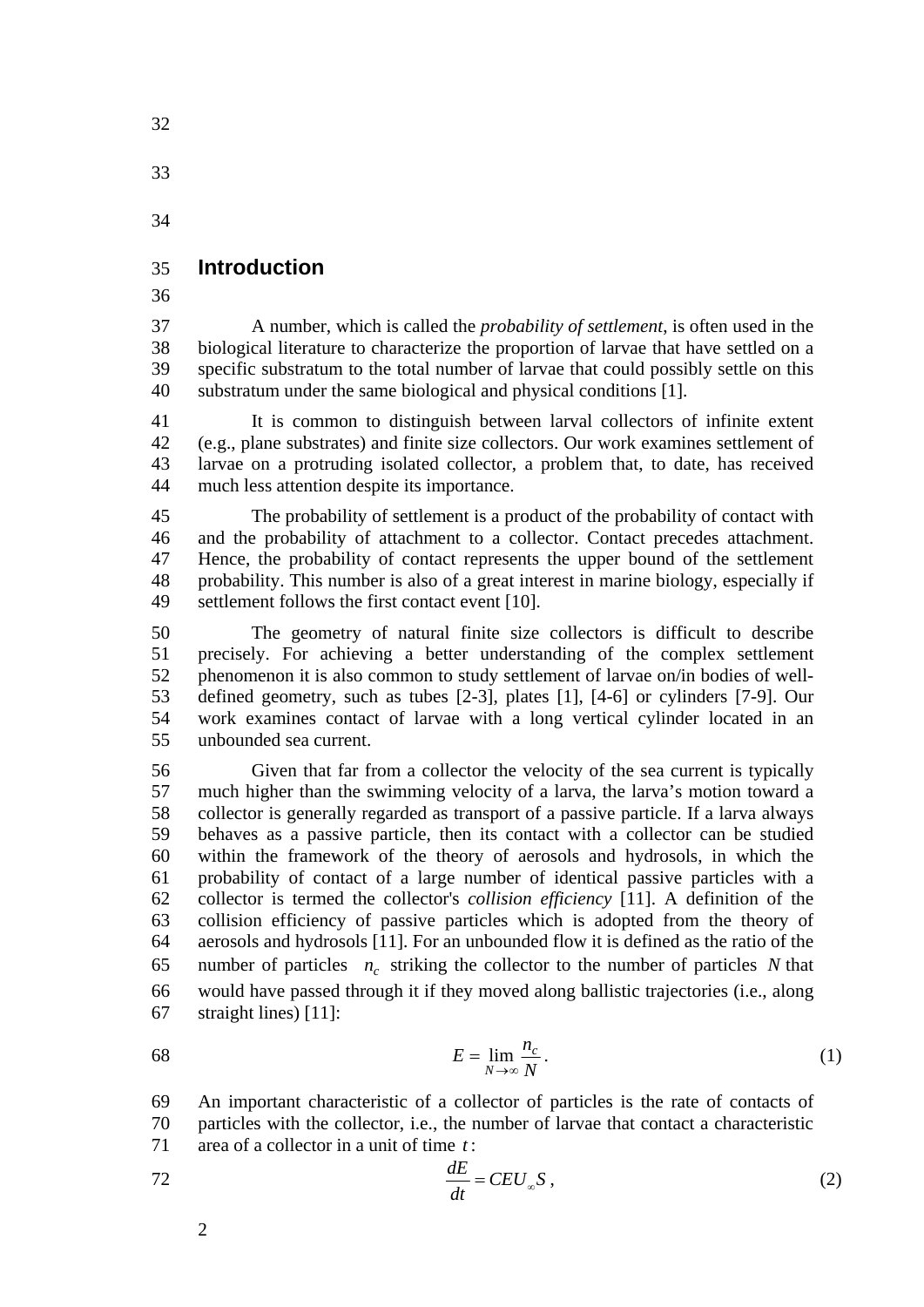73 74 75 76 77 78 79 where the concentration number *C* is the number of larvae in a unit volume of the bulk water. The collision efficiency of a collector and the contact rate of collision are strongly related characteristics: [\(2\)](#page-1-0) follows from [\(1\)](#page-1-1). However, for biological applications the rate of contacts may be a more convenient characteristics than the collision efficiency of a collector which may be very low because tiny particles in the velocity field of a large collector move approximately along stream lines which do not cross the surface of the collector.

80 81 82 83 84 85 86 87 88 89 90 91 Due to the very low collision efficiency of collectors of tiny passive particles [11-14], some researchers consider water flow as a *"hydrodynamic impediment"* to larval settlement [15] (see also the corresponding argumentation in Fig. 1). Larva may increase its odds to make contact with a collector by increasing the radius of contact  $\Delta$ , e.g., by increasing the volume of its body or by protruding long mucous threads [10], [15]. A larva may also sense a collector and navigate toward it via attraction by various cues, including diluted chemical material or biofilms [16-19]. In turn, it can be argued that many larvae of marine invertebrates (e.g. the bryozoan *Bugula neritina*) are not capable of significantly increasing their contact radius, or may settle on clean surfaces [2-3], which seemingly excludes the role of chemical cues during the process of selecting a substrate for settlement.

92 93 94 95 96 97 98 99 100 101 102 103 104 105 106 107 108 In this work, we present a mathematical model of larval contact with a collector that differs from a model of passive contact by one factor. As in the concept of passive contact, we assume that the collector does not induce any cues, a larva does not know where the collector is located, and does not increase its contact radius. However, a larva is self-propelled. Although the words "larva" and "particle" are not synonyms, we use them interchangeably. We consider a larva as a self-propelled particle. In our formulation, the larva moves as an underwater vehicle equipped with a propulsor but whose navigation device is not functioning. If such a vehicle meets a large obstacle located in unbounded sea the sea current, e.g. in a large vortex, is the collision with the obstacle unavoidable or avoidable? If the same vehicle repeats its motion many times but with different initial conditions, what is the probability of collision? Similar questions are frequently asked in the theory of marine vessel control [20-21]; whereas similar aspects of the motion of a self-propelled marine larva in a large vortex were studied in [22- 24]. Despite a huge difference in the scales of a marine vehicle and a larva, the vehicle and the larva moving in a fluid obey certain general laws of mechanics and hydrodynamics that have much in common for such different objects.

109 110 111 112 113 114 115 116 117 118 119 120 The structure of the paper is as follows. We first describe trajectories of *B. neritina* larvae measured in a laboratory flow tank. The analysis of the trajectories allowed us to develop a simple description of a larva's typical helical motion and estimate the relevant parameters of the helix, which are included in the mathematical model of motion of a larva. For computing the velocity field in the proximity of a collector, we used a commercial computational fluid dynamic (CFD) package, ANSYS-FLUENT 13.0 (hereafter AF13) [25], and the methods of classical boundary layer theory [26]. The probability of contact of larvae with a collector was calculated by using the Monte-Carlo method [27], i.e., by simulating a large number of larvae trajectories with random initial conditions. Next, we show that self-propulsion may greatly increase the odds of a larva to make contact even if the location of the collector is unknown.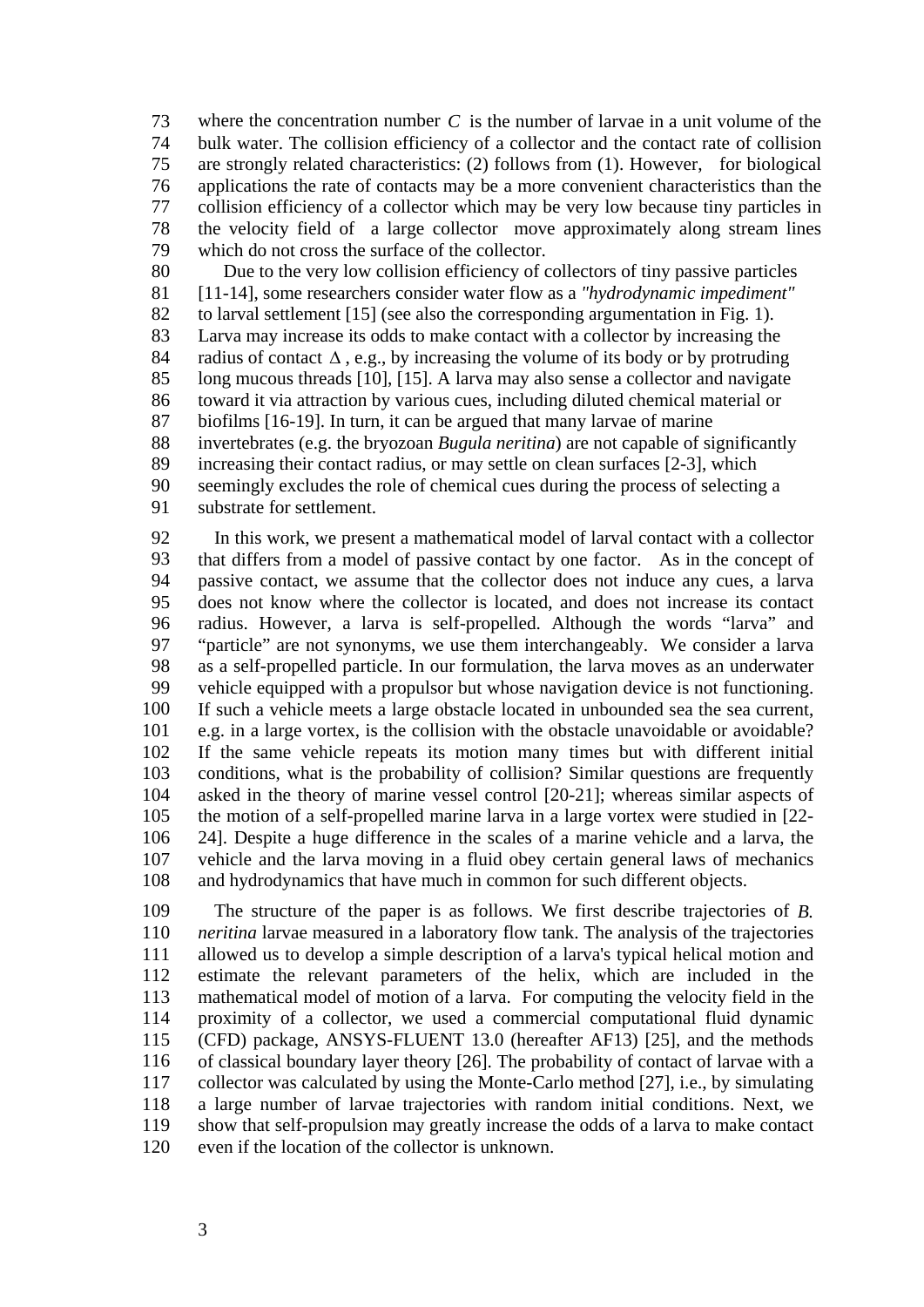### 121 **Results**

122 123 124 125 126 127 128 129 Due to a huge variety of larval forms, a mathematical model of a larva's motion cannot be rather general. In each particular case, the parameters that may be necessary for mathematical modeling of larval motion can only be found experimentally. As a basis of our mathematical we chosed the bryozoan larva of *B. neritina*. If a larva can be considered as a mechanical object, we expect that the essential features of a mathematical model of motion of *B. neritina* may have much in common with mathematical models of the motion of other self-propelled larva.

- 130
- 131

#### 132 Parameters of a larva and of its typical trajectory

133 134 135 136 A photograph of the body of a *B. neritina* larva, as seen under an electron microscope, is shown in Fig. 2. The shape of the larvae is similar to a prolate spheroid with a length to maximal width ratio of 1.1 approximately. Such spheroid can be approximated by a sphere of the same volume i.e., an equivalent sphere with a radius of  $d_p = 200 - 350 \mu m$  [28-29]. Once the approximate volume of an equivalent sphere is known, the difference of the mean density of the body of a larva 137 138  $\rho$ <sub>p</sub> and the water density  $\rho$ <sub>f</sub> can be estimated using the sinking velocity of an immobilized larva, of the order of  $V_t \approx 1$ mm/s [30]. Although the drag of a smooth 139 sphere and of a ciliated larva are not the same [31] using Stokes' formula provides a 142 correct order of magnitude of the ratio  $\rho_p / \rho_f \sim 1.1$ . 140 141

143 144 145 146 Trajectories of larvae in a laboratory flume are shown in Fig. 3. Enlarged sections of the trajectories are separately plotted in Fig. 4. In Figures 3-4 larvae typically moved along a path, which can approximately be described by a helix (Fig. 5).

147 A helix is drawn by the end of a line of length  $a$ , which rotates about an axis  $\sigma \xi$  with constant angular frequency  $\gamma$  and translates simultaneously along this axis with constant velocity  $V_s$ . The angular frequency  $\gamma$  and the temporal 148 period of a helix *T* are related as  $\gamma = 2\pi/T$ . When a certain point of a helix 149 makes a full turn, it translates along the axis of the helix at distance *P* , which is called the pitch of the helix. The trajectory of a point of a helix can be described in a Cartesian coordinate system  $o\xi\eta\zeta$  with unit vectors of the axes  $(i_{\xi}, i_{\eta}, i_{\zeta})$  by 150 151 152 154 a parametric dependence  $\xi = V_s t$ ,  $\eta = a \sin(\gamma t + \beta)$ ,  $\zeta = a \cos(\gamma t + \beta)$  where t is 153 the time and  $\beta$  is a phase angle. The velocity components of a point of a helix are given by the temporal derivatives of the coordinates of the point: 155 156 157 **V**<sub>h</sub> =  $V_s$ **i**<sub> $\xi$ </sub> +  $a\gamma$  cos( $\gamma t$  +  $\beta$ )**i**<sub>n</sub> -  $a\gamma$  sin( $\gamma t$  +  $\beta$ )**i**<sub> $\zeta$ </sub>. . (3)

<span id="page-3-0"></span>158 159 In view of [\(3\)](#page-3-0) the term "a larva's velocity" may refer to the two related but different velocities. One of them pertains to the mean velocity of a larva  $V_s$  in the preferable direction of motion  $O\xi$ , termed here "the swimming velocity". The absolute value of the instantaneous velocity of the larva's motion along the helical 162 path  $V_h$  and the swimming velocity  $V_s$  relate as: 160 161

<span id="page-3-1"></span>163  $V_b = \sqrt{V_s + (a\gamma)^2}$ . (4)

164 It should be noted that a larva never moves along a regular helix with a straight 165 axis  $o\xi$ . However, if the radius of curvature of the mean trajectory of a larva is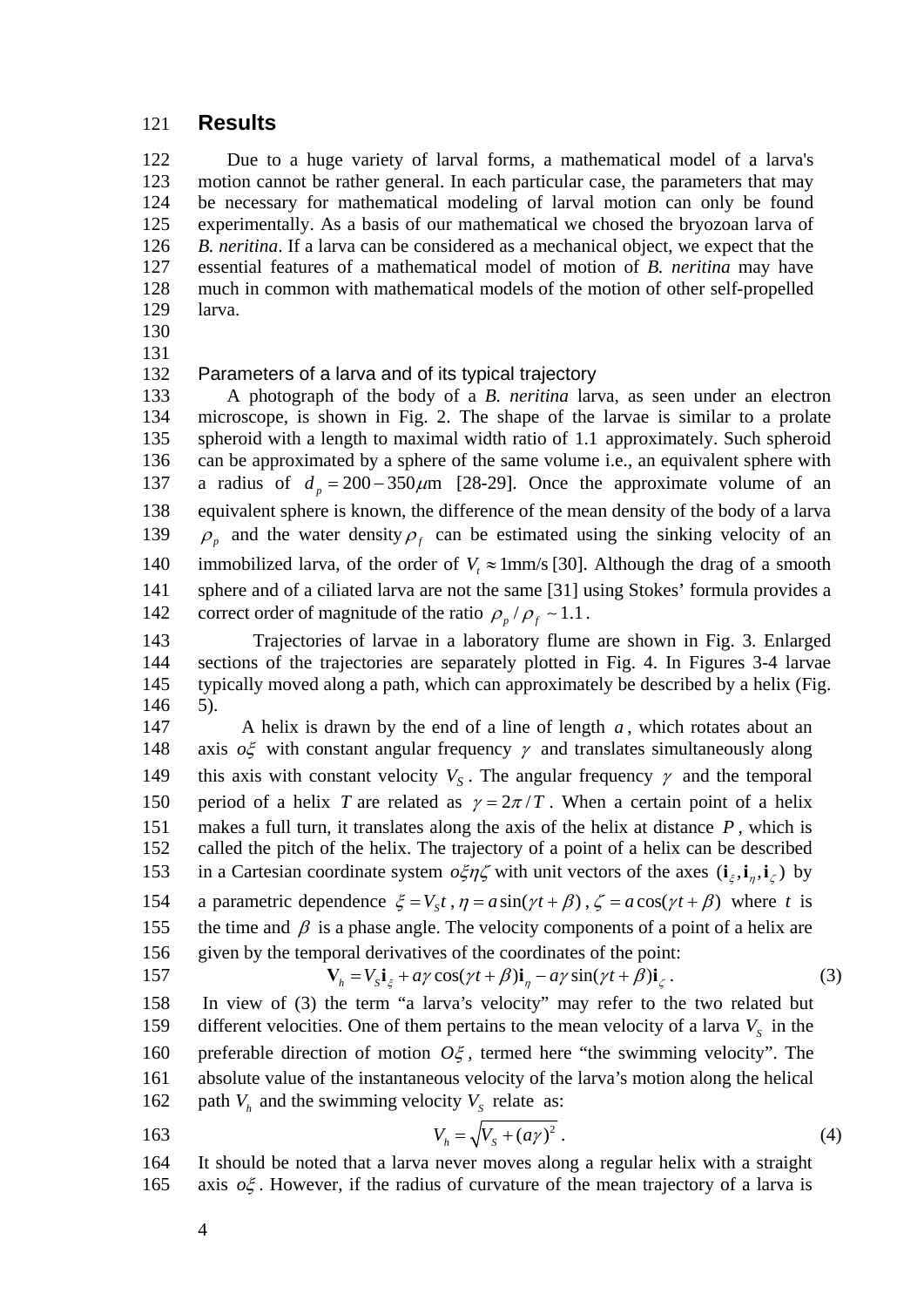166 167 much larger than the local pitch of the corresponding helix, then equations [\(3\)](#page-3-0) can still be used as an approximate model of larval helical motion.

168 for approximate estimating of the diameter of a helix  $d_h = 2a$  and its temporal Two dimensional (2D) trajectories of a larva shown in Fig. 3-4 can be used period  $T$ . Even if the actual direction of the swimming velocity of a larva is unknown, the projection of a cylindrical helix on the plane of a lens is confined by two parallel lines with the distance between them equal to the diameter of the helix (Figures 4-5). The temporary period of the helix can be estimated by calculating the time at which a larva moving along the helix makes a full turn. For example, using data from Figure 4, the radius of the helix *a* can be estimated as approximately three diameters of a larva; whereas the temporal period of the helix *T* can be estimated as approximately 1 s. 169 170 171 172 173 174 175 176 177

178 179 180 181 182 Estimating the swimming velocity  $V_s$  from 2D images remains problematic because the mean trajectory of a larva is not in the plane of the lens (see Fig. 5). However, if the maximal velocity  $V<sub>h</sub>$ , the period of a helix *T* and the radius of a helix *a* are known, then in view of [\(4\)](#page-3-1) the swimming velocity  $V_s$  can be calculated as:

183 
$$
V_s = \sqrt{V_h^2 - (a\gamma)^2} \ . \tag{5}
$$

184 185 186 187 188 189 190 191 Wendt [28] suggested measuring  $V<sub>h</sub>$  by filming the motion of larvae in a shallow depth of field and in such way that only a small portion of a larva's trajectory is in focus. In such a case the distance which a larva covers in focus divided by the corresponding time gives an estimate of  $V<sub>h</sub>$ . According to Wendt [28] for *B*. *neritina*  $V_h \approx 5$  mm/s. It such a case he swimming velocity  $V_s$  can be estimated as approximately  $V_s = 3$  mm/s. Qian et al. [2] estimate the swimming velocity of *B. neritina* as 1 mm/s; whereas we observed values  $V_s$  varying from 0.5 to 6 mm/s.

192 193 194 195 196 197 198 199 200 201 It should be noted that the helical motion is a rough model of a real trajectory of a larva. Moreover, in many occasions larvae makes an unpredictable sharp turn, which can not be modeled rigorously. However, in a flow, the resulting velocity vector of a larva can be represented approximately as a vector sum of the velocity of the fluid and the velocity of a larva in still water. Because the flow velocity is higher than the swimming velocity of a larva then the larva's trajectory in a flow straighten (see Fig. 6 for more detail explanations). Thus, we assume that unpredictable irregularities of a larva's trajectories in still water do not influence significantly the general kinematical pattern of its motion in flow, the case that we study here.

202

203 Mathematical model of the probability of contact

204

205 206 207 208 209 210 211 The problem of calculating the collision efficiency is related directly to the hydrodynamic problem of larval transport in the velocity field of a collector. In this context, two approaches can be used to calculate particle transport in flow: Eulerean and Lagrangian [32]. In the Eulerean approach, the particles are regarded as a continuous phase, which obeys the same laws as the carrier fluid. It is not trivial to include the hydrodynamic forces acting on a particle in the Eulerian approach.

212 213 In the Lagrangian approach, particles are treated as a discrete phase, in which each individual element moves in a carrier fluid under the action of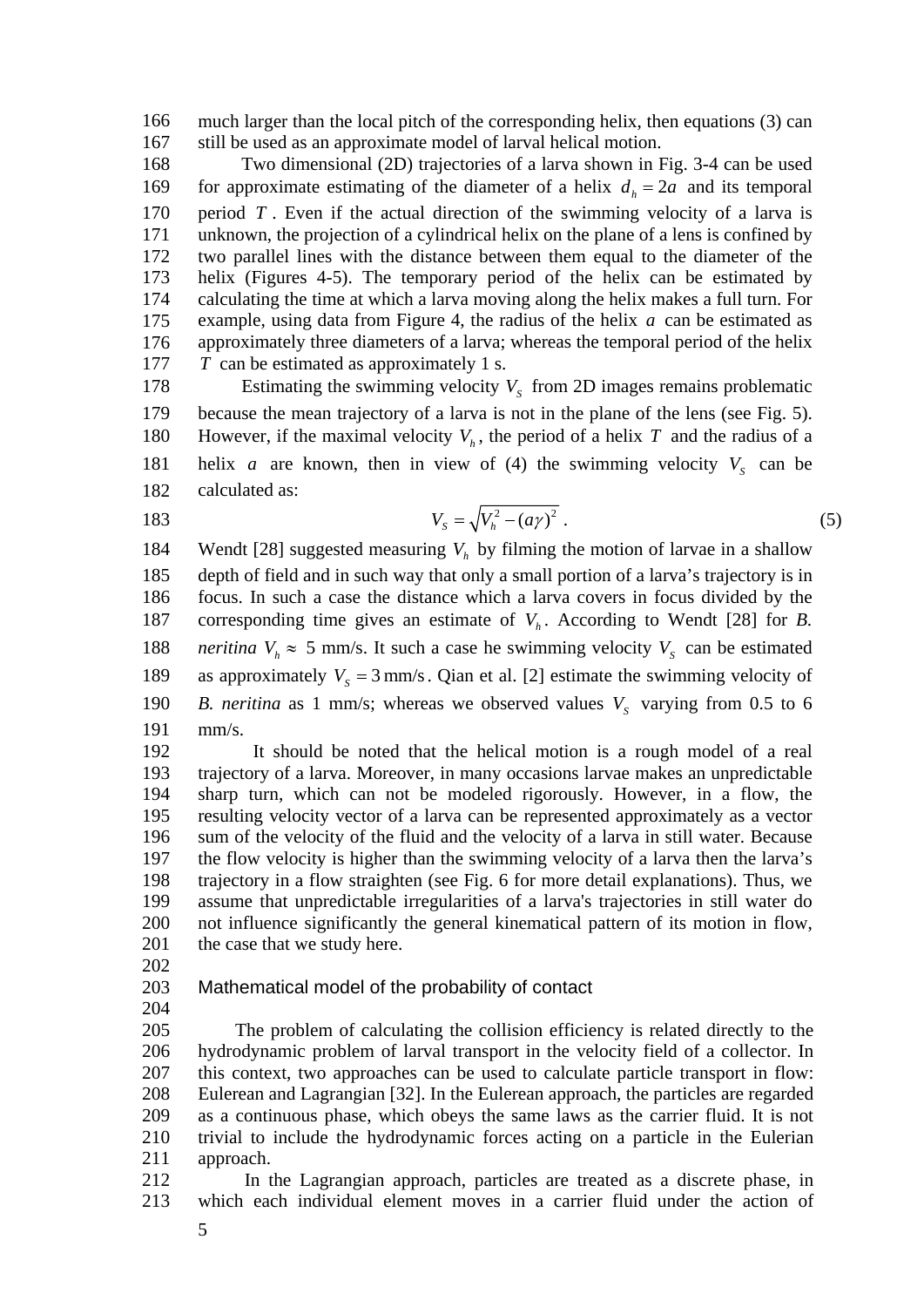214 215 216 hydrodynamic forces. The principal steps of the Lagrangian approach are as follows. First, the velocity field around a collector is computed. Then, a number of particles are ejected into the fluid.

217 218 219 220 The Lagrangian approach is computationally intensive and time consuming. However, it allows one to take into account all relevant hydrodynamic forces and to consider, in detail, the mechanics and hydrodynamics of contact. In the present work, we used the Lagrangian approach.

221 222 223 224 225 226 227 228 For laminar flows, the velocity field induced by a collector can be calculated using the Navier-Stokes equations. The presence in the flow turbulent pulsations of the imbedded sea turbulence makes it impossible to calculate the collision efficiency of a collector on a purely theoretical basis without invoking, directly or indirectly, experimental data. Because of these difficulties, we tacitly postpone the discussion on the influence of turbulence on the collision efficiency of a collector and first formulate the problem for laminar flow conditions. The effect of turbulence of the collision efficiency is discussed later.

229

#### 230 Equations of motion of a self-propelled particle

231 A collector of larvae is assumed to be a long vertical cylinder of diameter *Dc* (radius  $R$ ). The cylinder is located in unbounded sea current whose mean velocity vector  $U_{\infty}$  is normal to the cylinder's axis. The fluid velocity field in the presence of the cylinder is denoted as  $U$ . It is assumed that a particle is small compared to the typical length scale of the variation of the velocity field induced by the cylinder. We considered cylinders with Reynolds numbers  $\text{Re}_c = U_{\infty} D_c / \nu$ 232 233 234 235 236

237 such that  $10^2 < \text{Re}_c < 10^4$ . In this case the flow at the front portion of the cylinder is laminar albeit, as it was noted above, it can be disturbed by embedded turbulence. 238 239

240 241 242 243 244 We consider a larva whose sinking velocity is much lower than the velocity of the sea current  $U_{\infty}$ . Under such circumstances, the distance, which a larva travels in time unit in a horizontal direction, is much larger than the corresponding distance of its sinking. Therefore, in order to simplify the problem formulation, we assumed that a larva moves in a horizontal plane.

245 246 The collision efficiency of the collector depends on the contact radius of a larva,  $\Delta$ . Larger radii of contact result in larger probabilities of contact. In our 247 numerical simulations, we assumed  $\Delta = d_p / 2$ .

248 249 250 The trajectory of a larva was described in the coordinate systems shown in Fig. 7. Following the common practice adopted in the theory of aerosols, to calculate the collision efficiency of a cylinder, the initial longitudinal coordinates of all particles  $X_0(0) = X^0$  may be chosen to be equal. It is also implied that at a distance  $X^0 \gg D_c$ , the disturbances introduced by the cylinder in the flow are 251 253 small compared to the velocity of the undisturbed flow  $U_{\infty}$ . 252

254 255 For passive particles, the initial transverse coordinates  $Y^0$  may be chosen to be random numbers that are uniformly distributed in the segment  $(-D_c/2, D_c/2)$ ; 256 whereas the initial angle  $\varphi(0) = \varphi^0$  between the axes *ox* and *OX* does not influence its trajectory. For a living larva, the angle  $\varphi^0$  determines the initial 258 direction of the velocity  $V(0)$  (Fig. 8). 257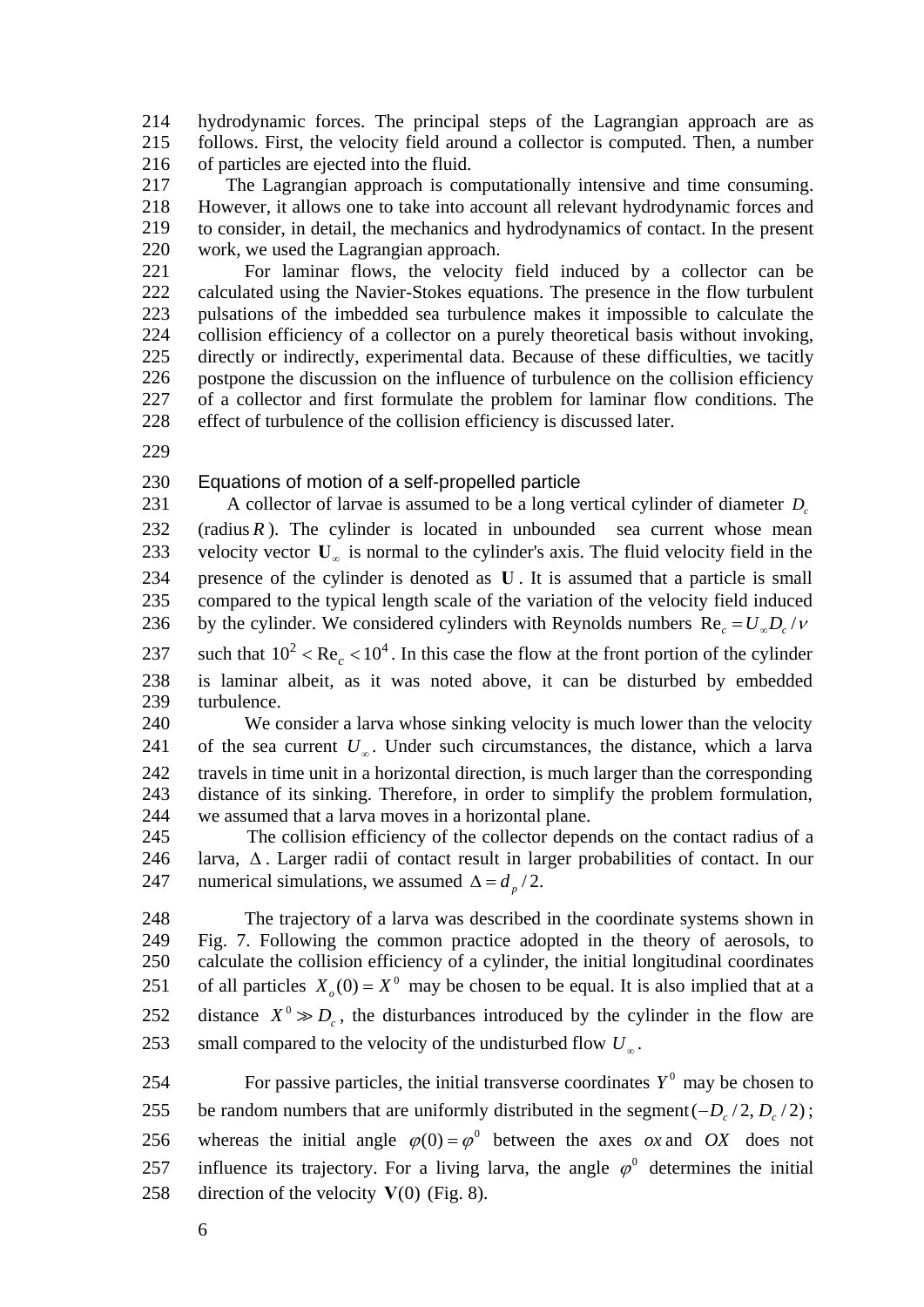259 It is assumed here that far from the collector, larvae move in a certain preferable direction within an angle  $-\Phi < \varphi^0 < \Phi$  ( $0 \le \Phi \le \pi$ ) where the initial 261 angles  $\varphi^0$  are random numbers distributed within the interval  $(-\Phi, \Phi)$  uniformly. 260 In such a formulation, the angle of the preferable direction of motion becomes one of the problem parameters whose bearing on the collision efficiency becomes a part of the investigation. 262 263 264

265 266 267 268 There are three main mechanisms of the collision of a passive particle with a collector: inertial impaction, direct interception and Brownian diffusion. The inertial collision is determined by the inertial parameter representing the product of the Stokes number

2 Stk 18 *p p*  $f^{10V}$  $d_n^2U$ *D*  $\rho$  $\rho_{\scriptscriptstyle{f}}$  18 $\nu$ 269  $S$ tk =  $\frac{\mu_p u_{pQ}^2}{12.5}$  (6)

and a factor  $(1 + \rho_f / 2\rho_p)$ , where v is the water kinematic viscosity [33]. Typically, for many small marine larvae (including *B. neritina*), the inertial Stokes parameter is much less than 1/8, a threshold value below which contact of an inertial point with a cylinder does not take place [11]. For the problem parameters which are adopted here the Stokes number is of order of  $\sim 10^{-2} - 10^{-3}$ . 270 271 272 273 274

275 276 277 278 279 Diffusional deposition results from the random Brownian movement of water molecules that bombard particles and may bring them to a collector. Given that the own velocity of *B. neritina* is many orders of magnitude higher than its velocity, which might be induced by the Brownian motion, the mechanism of diffusional deposition is neglected in the proposed mathematical model of contact.

280 281 The trajectory of a particle can be described by a derivative of the radiusvector **r** with respect to time  $t$  (see Fig. 7):

 $\frac{d\mathbf{r}}{dt}$  = V, 282  $\frac{d\mathbf{r}}{dt} = \mathbf{V}$ , (7)

283 284 where the particle's velocity vector  $V$  can be calculated by solving its differential equations of motion.

285 It is assumed that the motion of a particle with respect to the fluid is slow and that the Reynolds number  $\text{Re}_p = |\mathbf{V} - \mathbf{U}| d_p / \nu$  is low. Within the framework of low Reynolds number hydrodynamics and by neglecting the Basset integral, the equation of motion of a particle in a simplified form can be written as follows [33]: 286 287 288 289

<span id="page-6-0"></span>290 
$$
m_p \frac{dV}{dt} = 3\pi \mu d_p (U - V) + \frac{1}{2} m_f \frac{d}{dt} (U - V) + m_f \frac{dU}{dt} + g(m_p - m_f) + F_T.
$$
 (8)

291 Here, 
$$
m_p
$$
 is the mass of the particle,  $m_f$  is the mass of the fluid in the volume displaced by a sphere,  $\mu$  is the water viscosity and **g** is the vector of the acceleration of gravity.

294 295 296 The last term in the right hand side of [\(8\)](#page-6-0) represents the thrust of the particle. The relationship between the velocity  $V_h$  of a particle with respect to water and the thrust  $\mathbf{F}_T$  can be expressed by:

$$
\mathbf{F}_T = 3\pi\mu d_p k_p \mathbf{V}_h \tag{9}
$$

298 where a correction factor  $k_p$  takes into account the non-sphericity of a larva's

299 body and its cilia. Given that even for an immobilized larva, calculating the drag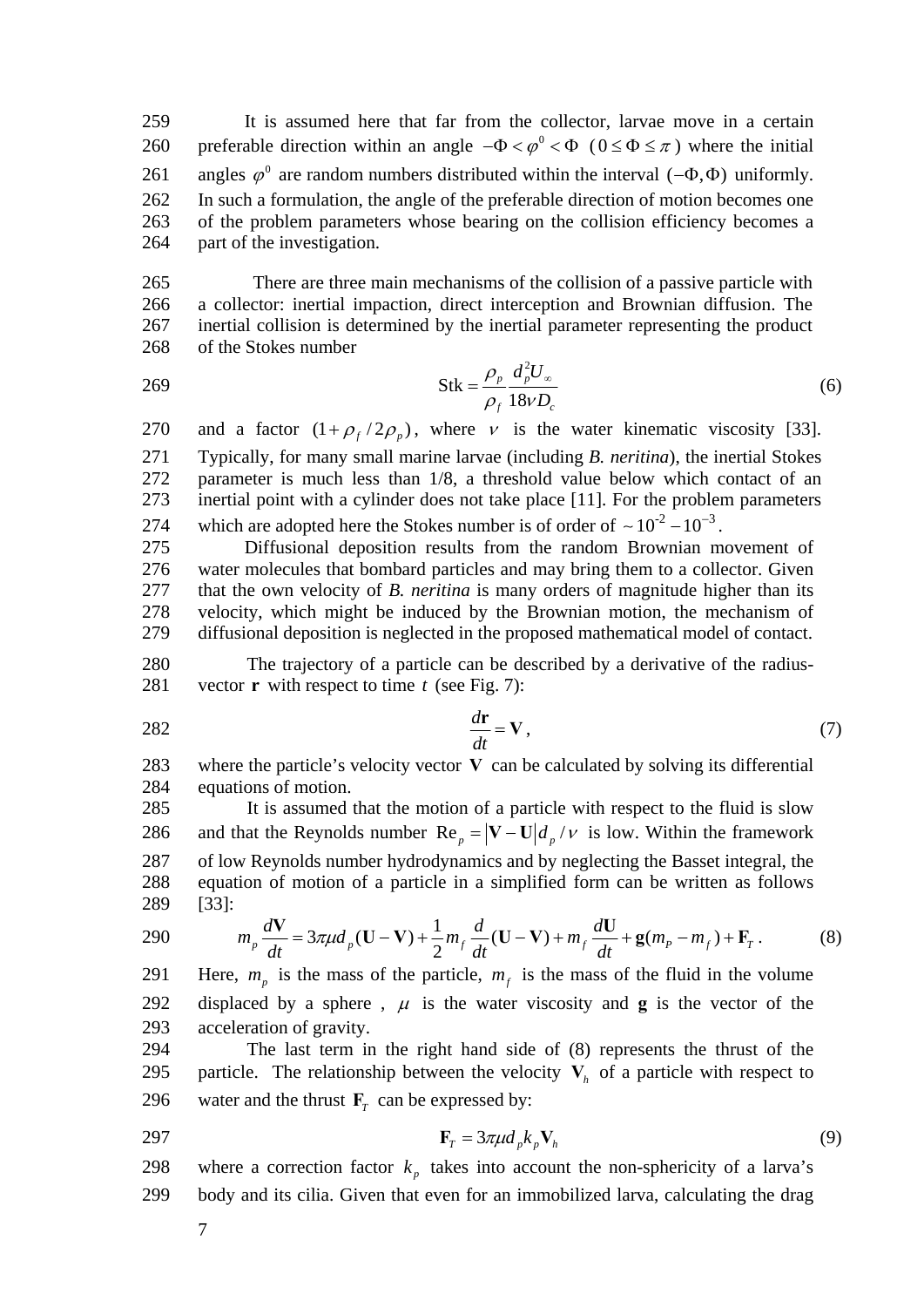300 301 302 303 of its ciliated body may be problematic [31], in order to proceed and to obtain at least an approximate estimate of the drag of a larva's body, it is plausible to replace it with an equivalent sphere of diameter  $d_p$ . For a smooth sphere the correction factor can be expressed as a function of the Reynolds number  $\text{Re}_h = |V_h - U| d_p / \nu$  as follows:  $k_p = (1 + 0.158 \text{Re}_h^{0.667}) (\text{Re}_h < 500)$  [33]. For *B*. *neritina*,  $Re<sub>h</sub>$  is on the order of one, and the correction factor is of the same order of magnitude. 304 305 306

The thruster of a larva creates not only the force  $F<sub>T</sub>$  but also a torque 307 308 309 hydrodynamic moment  $\mathbf{M}_p$ . Due to this moment, a larva rotates in still water with a certain angular velocity  $\boldsymbol{\omega}_p$ . For a smooth sphere rotating with low Reynolds 310 numbers  $\text{Re}_{\omega} = |\omega_p| d_p^2 / \nu$ , this moment can be calculated as  $\text{M}_p = \pi d_p^3 \mu \omega_p$  [35].

311 312 The water flow in the area influenced by the collector is subject to shear. A small particle placed in a viscous shear flow is subject to a hydrodynamic 313 moment  $\mathbf{M}_s = \pi d_n^3 \mu \omega_s$ , which causes the particle to rotate with an angular velocity  $\mathbf{\omega}_s$  [34]. The latter is equal to approximately half the vorticity vector 315 rot  $U = 2^{-1}(\partial U_x / \partial Y - \partial U_y / \partial X)$ , i.e.,  $\omega_s = 2^{-1}k_{\omega}$  rot U, where for a low rotational Reynolds number  $\text{Re}_{\omega}$ , the correction factor  $k_{\omega}$  mainly depends on the 314 317 translational Reynolds number  $\text{Re}_p$  and for  $\text{Re}_p \le 200$  is of the order of one [36]. 316 318 Under the combined action of the two torque moments,  $M_p$  and  $M_s$ , a particle 319 begins to rotate with an angular velocity **ω**, which in turn is associated with a 320 hydrodynamic moment of fluid resistance to this rotation  $\mathbf{M}_f = -\pi d_p^3 \mu \omega$ .

321 322 The equation of the conservation of the angular momentum of a rotating particle is:

<span id="page-7-0"></span>
$$
J\frac{d\omega}{dt} = \mathbf{M}_f + \mathbf{M}_p + \mathbf{M}_s, \qquad (10)
$$

324 where  $J = \pi \rho_p d_p^5 / 60$  is the mass moment of the inertia of a sphere. Substituting the expression for  $M_f$ ,  $M_p$  and  $M_s$  into [\(10\),](#page-7-0) we obtain the differential equation of a rotating particle with respect to  $\omega$ : 325 326

<span id="page-7-1"></span>327 
$$
\frac{\rho_p d_p^2}{60\mu} \frac{d\omega}{dt} + \omega = \omega_f + \omega_p.
$$
 (11)

The rotation of a particle with angular velocity  $\boldsymbol{\omega}_p$  due to its helical motion is 328 329 330 331 332 333 considered here as a prescribed one. Once the vector of the swimming velocity  $V_s$  and the parameters of the helix are known, then, in view of [\(3\),](#page-3-0) the right hand side of [\(8\)](#page-6-0) is defined. In such a case, the influence of the angular velocity  $\boldsymbol{\omega}_p$  on the velocity of the particle  $V$  can be neglected in the first approximation. Equations [\(8\)](#page-6-0) and [\(11\)](#page-7-1) can be further simplified. Different orders of

334 magnitude of the constituting terms can be revealed by introducing dimensionless 335 variables  $\mathbf{W}^+ = (\mathbf{V} - \mathbf{U})/U_\infty$ ,  $\mathbf{U}^+ = \mathbf{U}/U_\infty$ ,  $\mathbf{V}_h^+ = \mathbf{V}_h/U_\infty$ ,  $t^+ = U_\infty t/D_c$ , 336 Fr =  $U^2_{\infty}$  /  $gD_c$ , and  $\delta = 1 - \rho_f / \rho_p$ , yielding: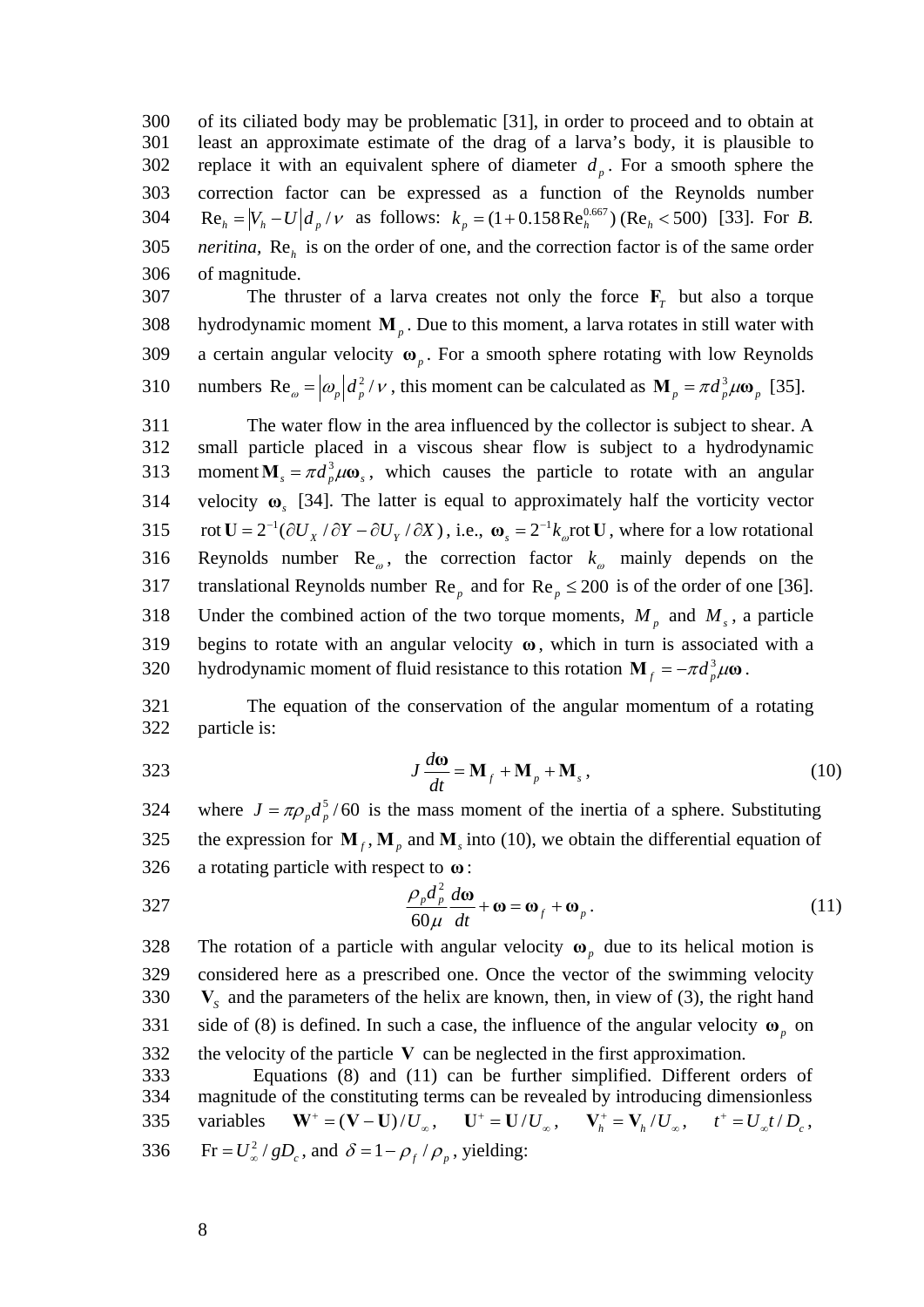<span id="page-8-0"></span>337 
$$
(1+\frac{\rho_f}{2\rho_p})\text{Stk}\frac{d\mathbf{W}^+}{dt^+}+\mathbf{W}^+=-\delta\text{Stk}\frac{d\mathbf{U}^+}{dt^+}+\frac{\delta\text{Stk}}{\text{Fr}^2}\frac{\mathbf{g}}{g}+\mathbf{V}_h^+, \qquad (12)
$$

<span id="page-8-1"></span>338 
$$
\frac{3}{10} \text{Stk} \frac{d\omega}{dt^+} = (\omega_f - \omega), \qquad (13)
$$

In [\(12\)](#page-8-0)[-\(13\)](#page-8-1) the Stokes number Stk and the buoyancy parameter  $\delta$  are small quantities of the first order of magnitude. By neglecting in [\(12\)](#page-8-0) their product, i.e. 339 340 341 342 small terms of the second order of magnitude, we obtain the following equation of motion of a tiny self-propelled particle:

<span id="page-8-5"></span>
$$
343 \qquad \qquad \text{Stk} \, \frac{d\mathbf{W}^+}{dt} + \mathbf{W}^+ = \mathbf{V}_h^+, \tag{14}
$$

344 or

<span id="page-8-4"></span>
$$
\tau \frac{d\mathbf{V}}{dt} + \mathbf{V} = \mathbf{U} + \mathbf{V}_h, \qquad (15)
$$

346

347 where  $\tau = (1 + \rho_f / 2\rho_p) \rho_p d_p^2 / 18\mu$  is the relaxation time (of the order of  $10^{-2}$ s for 348 349 the problem parameters). By neglecting all small terms in [\(12\)-](#page-8-0)[\(13\)](#page-8-1) and returning to dimensional notations, we receive purely kinematic equations of motion: 350  $V = U + V_h,$  (16)

 $\frac{d\mathbf{r}}{d\mathbf{r}} = \mathbf{V},$ 

 $\frac{d\mathbf{r}}{dt}$  = **V** 

*dt*

<span id="page-8-3"></span><span id="page-8-2"></span>351 and

 $\frac{du}{dx}$  (17)

353 354 355

 $\frac{d\varphi}{dt} = \omega_f.$ *dt*  $\frac{\varphi}{\cdot} = \omega$ Eq. [\(16\)-](#page-8-2)[\(17\)](#page-8-3) represent the simplest model of the motion of a self-propelled larva with negligible inertia. The helical motion of the larva is incorporated into [\(16\)](#page-8-2) through the velocity  $V<sub>h</sub>$ , given by [\(3\).](#page-3-0) Further, depending on a purpose, we use equations of motion of an inertial larva or a larva which is massless.

356 357

358

#### 359 Efficiency of a collector

Because the motion is considered in a horizontal plane and  $\rho_p / \rho_f \sim 1$  within the framework of our mathematical model the probability of contact  $E$  is a function 362 of four non-dimensional parameters:  $V_s^+ = V_s/U_\infty$ ,  $d_p^+ = d_p/D_c$ ,  $\Phi$  and  $\text{Re}_c$ . 360 361 The relative importance of each of them on the probability of contact can be established by numerical simulations. 363 364

365 366 367 368 In [12] the collision efficiency of a cylindrical collector of passive particles for  $0.1 < Re<sub>c</sub> < 50$  was analyzed using CFD package COMSOL. In our work we analyzed the collision efficiency of a cylindrical collector of passive particles using CFD package AF13. To analyze the probability of contact of selfpropelled particles with a cylinder for  $100 < Re<sub>c</sub> < 500$  we used the theory of the boundary layer [26]. 369 370

371 372 373 AF13 CFD package enables the calculation of both the velocity field around a cylinder and the particles' trajectories where the motion of an individual passive spherical particle is described by a simplified equation [\(15\):](#page-8-4)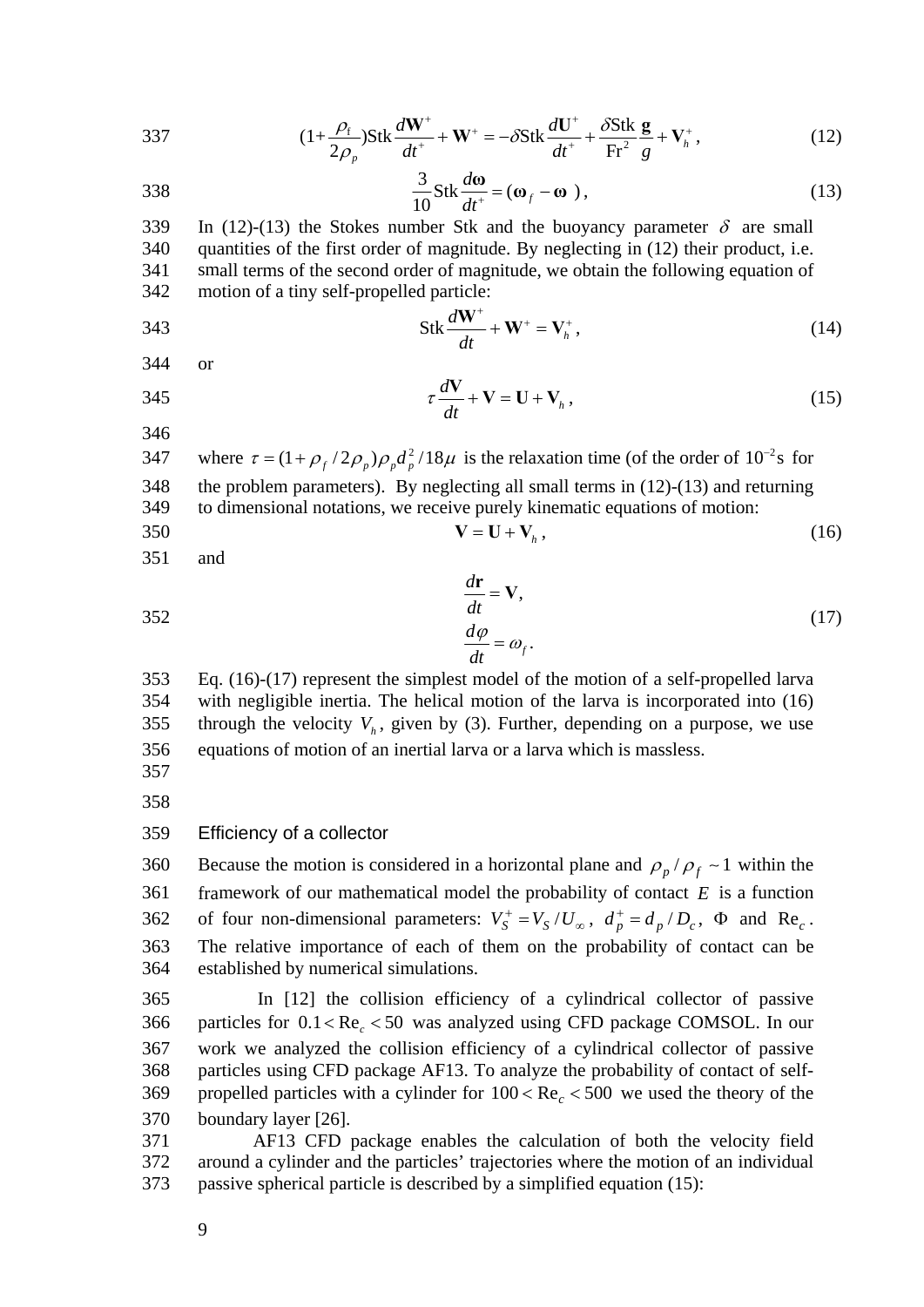$$
\tau \frac{d\mathbf{V}}{dt} + \mathbf{V} = \mathbf{U}.
$$
 (18)

375 376 377 378 379 Fig. 9 illustrates the streamlines of the flow and the trajectories of particles in the vicinity of a cylinder which are almost indistinguishable within the thickness of the plotted line. It is an indication that for the problem parameters adopted here the inertia of a particle is negligible, and contact may be considered as a result of the direct interception solely.

380 381 382 383 384 385 386 We did not attempt to present systematic data of the probability of contact for passive particles and all of the various problem parameters. This computational task is far beyond the scope of the present paper. As stated in the "Introduction", our aim was to evaluate the role of larval self-propulsion on a collector's collision efficiency. For this purpose, we used the approximate methods of the boundary layer theory instead of the direct solution of the Navier-Stokes equations.

387 388 389 390 391 392 393 394 395 396 397 398 In particular, for calculating the velocity field on the front part of a cylinder, both the Blasius and the Pohlhausen's method provide accurate results sufficient for intended purposes, except for the nearest vicinity of the flow separation point [26]. Given that most collisions of passive particles occur at the upward portion of a cylinder [11-14], we considered this inaccuracy as minor. Here, we used Pohlhausen's method because it requires less computation compared to the Blasius method [26]. Outside of the boundary layer, the fluid velocity field around a cylinder is calculated as for an inviscid irrotational flow. Because the results of CFD computations illustrated a negligible effect of the particles' inertia on their trajectories, in most computations, we used equations [\(16\)](#page-8-2)[-\(17\)](#page-8-3) although for justification purposes part of numerical simulations was carried out using [\(13\)-](#page-8-1) [\(14\).](#page-8-5)

399 400 401 402 Examples of the calculated trajectories of larvae are shown in Fig. 10. To estimate the probability of contact of larvae with a collector, it is necessary to calculate a large number of trajectories for  $N_p$  particles. The influence of this number of the probability of contact is shown in Fig. 11**.** The collision efficiency calculated for different angles of the preferable direction of motion  $0 \le \Phi < \pi$  is plotted in Fig. 12. 403 404

405 The above numerical examples give clear evidence that the ratio of a larva's swimming velocity to the flow velocity  $V_s/U_\infty$  strongly influences the collision efficiency of a collector. However, these results were obtained for constant values of the ambient flow velocity and variable swimming velocity, whereas the same 409 ratio  $V_s/U_\infty$  can be obtained for constant  $V_s$  and variable  $U_\infty$ . The question 406 407 408 arises of whether, in both cases, the collision efficiency coefficient remains the same at least approximately. Fig. 13 provides a positive answer to this question in the range of the flow velocities  $U_{\infty} = 1-10$  cm/s and a larva's swimming velocities 410 411 412

 $V_S = 0.05 - 0.5$  cm/s. 413

414

415 Collision efficiency of a collector with embedded sea turbulence

416 417 418 419 420 There are very little references in the literature to the collision efficiency of cylinder under turbulent flow conditions. In this section we are attempting to estimate the collision efficiency of a cylinder under turbulent flow conditions by using CFD methods. Most of them that are used to calculate the parameters of the turbulent flow, are based on the Reynolds average Navier-Stokes equations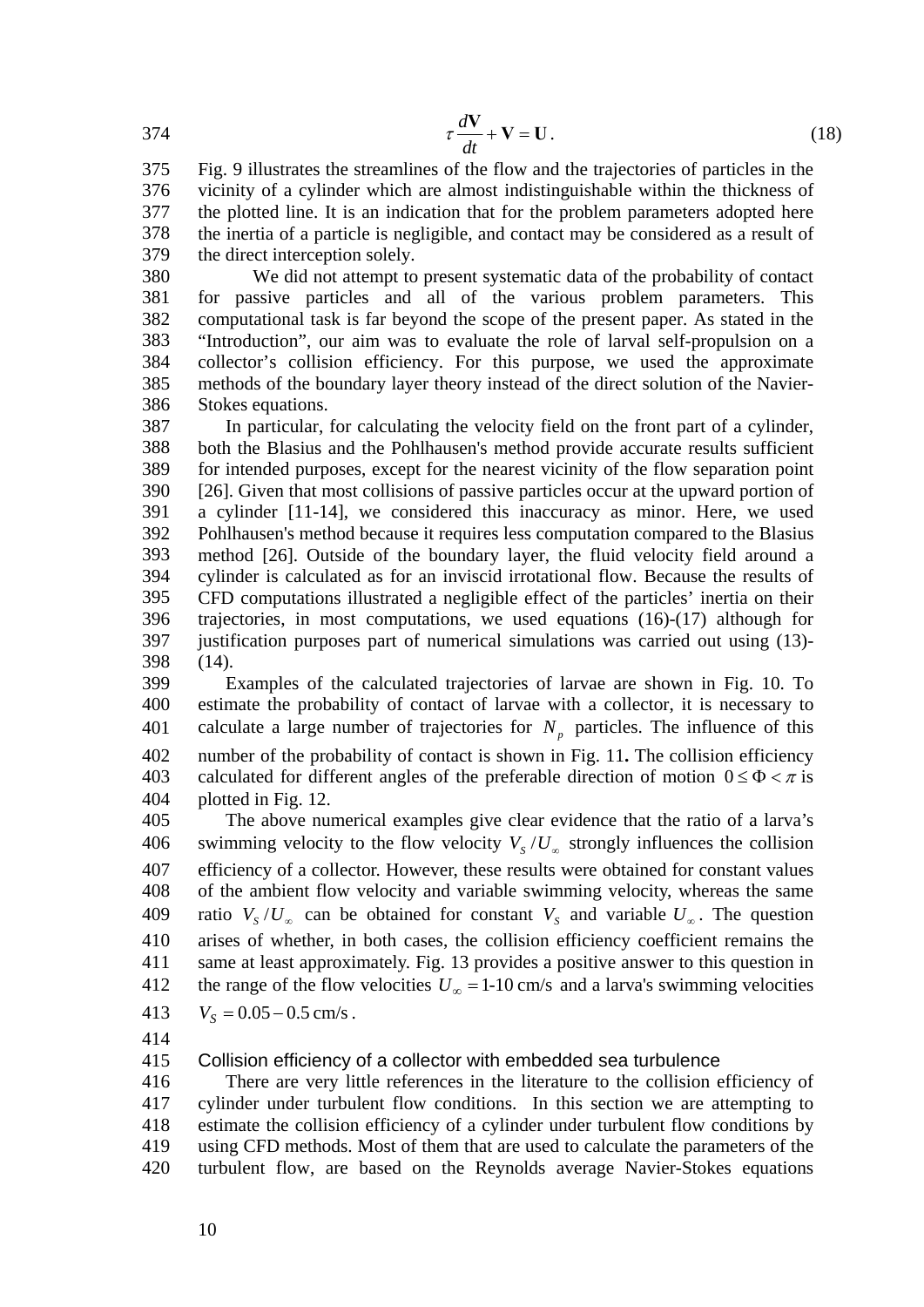421 (RANSE) that are combined with equations of the kinetic energy  $k$  and the 422 energy dissipation rate  $\varepsilon$  (e.g.,  $k - \varepsilon$ ,  $k - \omega$  and Reynolds Stress models).

423 424 A frequently used model to describe particle motion in a turbulent flow is the eddy interaction model (EIM) developed in [37], which is represented in most of the AF13 codes (see also [38]). According to [37], the integral scale  $L<sub>s</sub>$  of the largest eddies feeding the turbulent system far from the collector, the turbulent 427 kinetic energy k and the energy dissipation rate  $\varepsilon$  are related as  $L_{\varepsilon} = C^{3/4} k^{3/2} / \varepsilon$ , 425 426 where  $C = 0.09$  for  $k - \varepsilon$  and  $k - \omega$  models. Far from the collector, the turbulent intensity *I* of the embedded sea turbulence and the mean fluid velocity  $\overline{U}_{\infty}$  are 428 430 related as  $k = 1.5(\bar{U}_{\infty}I)^2$ . If the characteristic size of a larva  $d_p$  is much less than 429 the Kolmogorov length  $\eta_k$  [39], then the larva sits in a laminar flow, and the hydrodynamic forces acting on it can be calculated as for a laminar flow. The ratio of the largest scale  $L_{\varepsilon}$  of the turbulent flow to the smallest scale  $\eta_k$  are 431 432 related through the Taylor micro-scale Reynolds number 433 Re  $L_{\varepsilon}/\eta_{k} = (Re_{\lambda}^{2}/15)^{3/4}$ . Fully turbulent flow requires Re<sub> $\lambda$ </sub> to be larger than 434 approximately 100; the highest Reynolds numbers measured in tidal channels are  $Re<sub>\lambda</sub> \approx 2000$  [40-42]. Table 2 presents typical values of the turbulence in the sea upper mixing layer [40-42]. 435 436 437 438

439 440 441 442 443 444 Once the diameter of a particle is less than the Kolmogorov length and the rest of the parameters of turbulence are also defined, AF13 enables the calculation of the trajectories of a large number of particles that begin their motion in the nodes of the computational grid. In a turbulent stochastic random walk model from one node may start a number of particles. Due to the randomization of the problem, all their tracks are different.

445 446 447 448 449 450 451 452 453 We computed the collision efficiency of a cylinder with embedded turbulence for  $\text{Re}_c = 500$ . It is known that even for a laminar flow with  $Re<sub>c</sub>$  > 200 the wake of a long cylinder is unsteady and can not be considered as two dimensional. In a flow with embedded turbulence in its wake are definitely three dimensional. Therefore our 2D calculations can not reproduce faithfully the three dimensional (3D) structures of the wake of the cylinder. However, because we consider collisions of particles with a vertical cylinder, it is expected that three dimensional structures will not affect significantly the collisions on the front part of the cylinder where most of them take place. The computed values of the probability of contact  $E$  obtained using  $k-\omega$  model of turbulence for realistic parameters of the sea turbulence are given in Table 2. 454 455

456

### 457 **Discussion**

458

459 460 461 462 463 464 The general features of contact of a larva with a protruding collector are explained in further detail in schematic Figures 14 and 15. Motion of a larva in a vortical flow and its deviation from a streamline of a collector due to rotation is illustrated in Fig. 14. Fig. 15 illustrates the typical scales of the contact problem. Far from a collector, the trajectory of a larva is determined by the sea current and the swimming velocity of a larva. In area 1 the hydrodynamic disturbances 465  $\mathbf{U}_c = \mathbf{U} - \mathbf{U}_\infty$ , which are induced by a collector at a large distance r from it, 466 decay according to the dipole approximation as  $U_c \propto U_{\infty} (R/r)^2$  [43]. In this area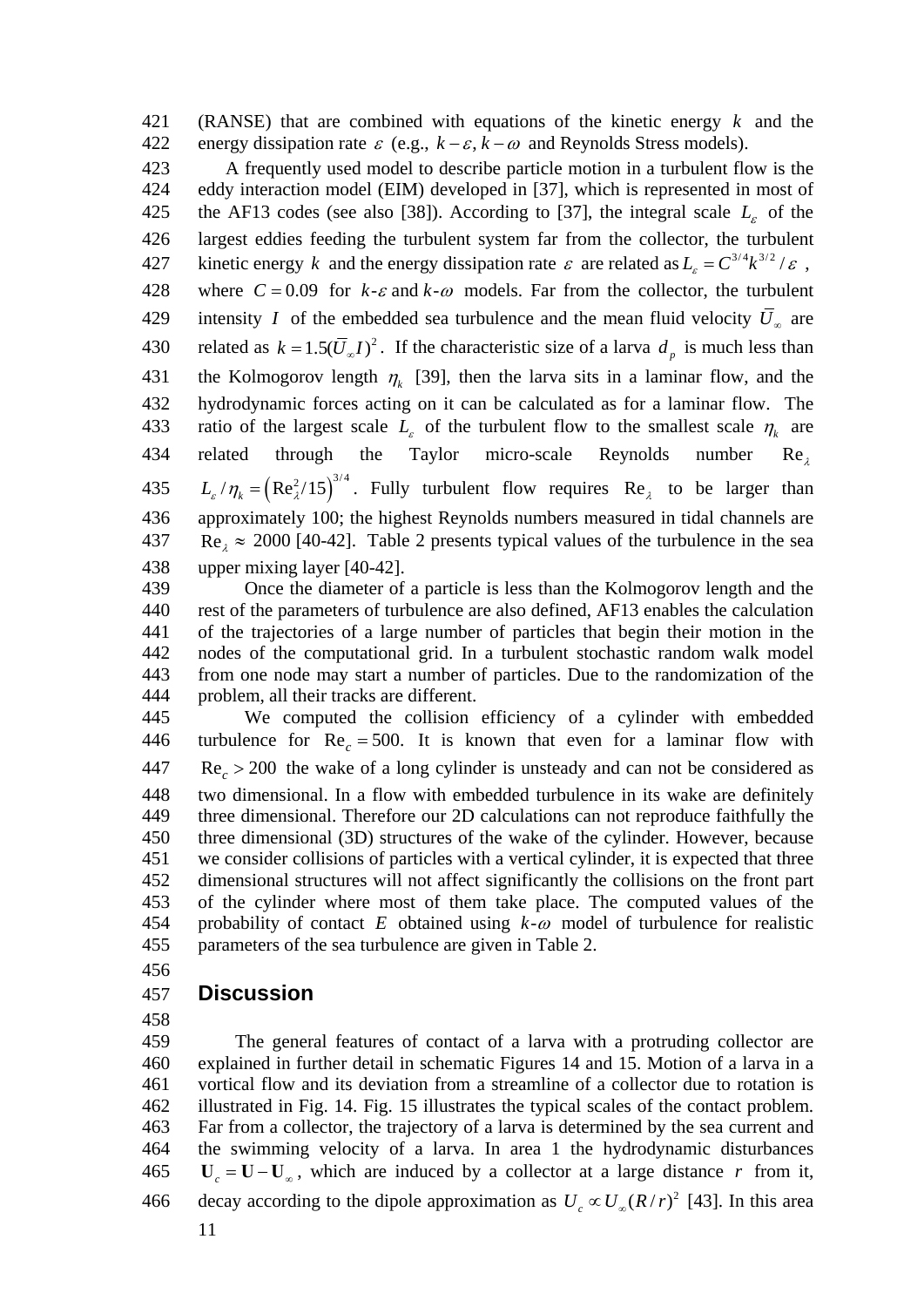467 468 469 470 471 the influence of the fluid viscosity on the hydrodynamics is weak and the velocity field of the collector can be calculated as for a potential flow. The larva moves approximately along a corresponding streamline or deviates from it depending on the initial angle of the larva's of swimming velocity and on the ratio of its swimming velocity to the velocity of flow. In the boundary layer of the cylinder 2 of a thickness  $\delta(d_p \ll \delta \ll D_c)$  the fluid viscosity is essential. In the boundary layer the larva translates, rotates due to the flow vorticity, and further deviates from the fluid stream line. 472 473 474

477 dimensional parameter  $V_s/U_\infty$ . Strictly speaking, this dependence is slightly 475 476 From the results of the presented numerical calculations, it follows that the collision efficiency of a collector is a growing function of the non-478 nonlinear. However, it can be linearized and represented approximately as:

<span id="page-11-0"></span>479

$$
E \approx A + B \frac{V_s}{U_\infty},\tag{19}
$$

where the coefficients *A* and *B* are weakly dependent on the ratio  $V_s/U_\infty$ . 482 Substituting [\(19\)](#page-11-0) into [\(2\)](#page-1-0) gives: 481

<span id="page-11-1"></span>
$$
\frac{1}{CS}\frac{dE}{dt} \approx AU_{\infty} + BV_{S} \,. \tag{20}
$$

484 485 486 487 The asymptotic formula [\(20\)](#page-11-1) can be interpreted as follows: for a given unit of the concentration number, the amount of particles that are collected on a unit area of a collector is proportional to the velocity of the water flow far away from the collector and to the swimming velocity of a larva. Both components of [\(20\)](#page-11-1) are of the same order of magnitude if  $AU_{\infty} \propto BV_{\infty}$  or if  $V_{s}/U_{\infty} \propto A/B$ . Our numerical simulations demonstrated that for the problem parameters adopted here,  $A \ll B$ . 488 Thus, we conclude that even a rather low larval swimming velocity may drastically influence the larval contact rate with a protruding collector. 489 490 491

492 493 494 495 496 497 Collision efficiency of cylindrical collectors of passive particles under laminar flow conditions for Stokes numbers less than  $0.1$  and  $100 < Re<sub>c</sub> < 1700$ vary between  $10^{-2} - 10^{-3}$  percents [44]. For a relatively small ratio of the swimming velocity of a larva to the flow velocity of order of 0.1 the probability of contact is of order of  $\sim 2\%$  (Fig. 13,  $E \sim 2\%$  for  $V_s / U_\infty = 0.1$ )). Thus, even weak swimming increases the probability of contact by 2-3 orders of magnitude.

498 499 500 501 502 503 turbulence of intensity  $I < 7.5\%$  has no effect on forward collision efficiency of These strong results pertain to laminar flow conditions; whereas real sea flows tend to be turbulent. Experimental measurements of the collision efficiency of cylinders under turbulent conditions for Stokes number less than 0.1 are extremely rare. The available experimental data, which may be relevant to our problem parameters, shows that for Stokes numbers of the problem less then 0.1 504 cylinders [44], [45].

505 506 507 508 509 510 511 Estimates given in Table 2 illustrate that for the realistic problem parameters turbulence of intensity  $I \sim 23\%$  may increases the collision efficiency of a cylinder also by orders of magnitude compared to the laminar flow conditions. However, for  $V_s/U_\infty \sim 0.1$  the collision efficiency of a collector of passive particles is about 3 times less than the collision efficiency of the same collector of self-propelled particles (Fig. 13). Note that for our simulations we used strong sea turbulence with r.m.s of the velocities of the turbulent fluctuations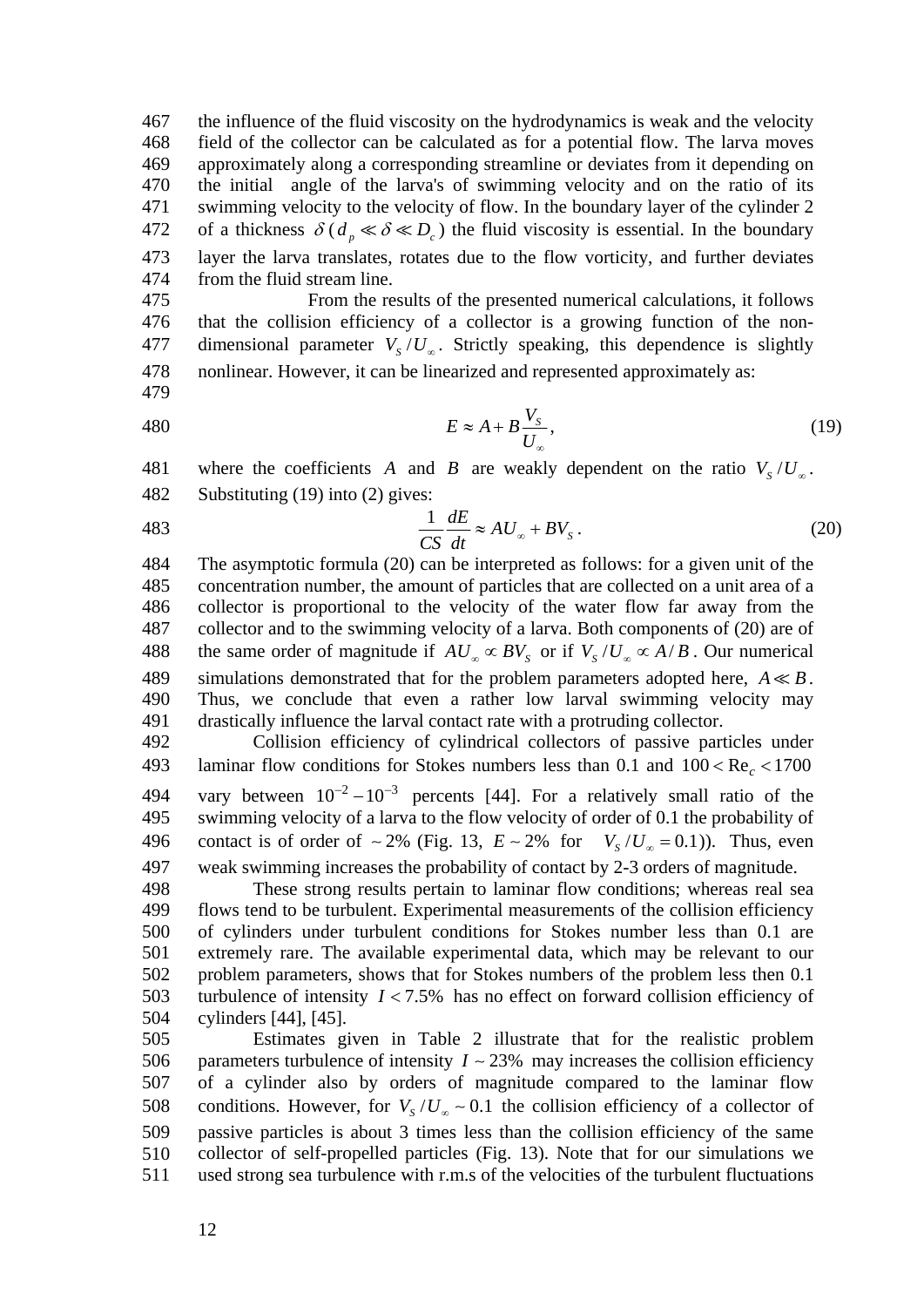512 513 of the order of 1 cm/s. This velocity is higher than the swimming velocity of the larva under consideration.

514 515 516 It should be stressed that the effect of sea turbulence on the collision efficiency of collectors of passive particles and marine larvae is still poorly understood, and more works are needed to clarify this important problem.

517 518 519 520 521 522 523 Our approach is based on observations of the trajectories of slow swimming and almost spherical bryozoan larva *B. neritina*. Thus, a question arises whether in the context of the contact problem this specific larva is a representative example for other species of marine larva. As long as a larva can be viewed as massless self-propelled particle, its motion can be described by kinematic equations similar to [\(16\)](#page-8-2)[-\(17\)](#page-8-3). It is not unlikely that they can be applied to other larva, which move with and rotates in a shear flow.

524 525 526 527 528 529 We propose a mechanistic and minimalist mathematical model of larval contact with a collector. It takes into account the details of the flow around the collector and the swimming of a larva in a preferable direction of motion. It does not include larval active behaviour as a reaction to light, to various dissolved chemical compounds around the collector, to turbulence as a possible trigger of larval swimming, and other various cues.

530 531 532 533 534 535 536 537 538 539 In this context it should be noted that two alternative approaches to the problem of larval contact with a collector are possible. The first is purely mechanical. Within the framework of this alternative, the rate of contact of larvae with a protruding collector can be calculated theoretically, though inevitably rather approximately. That is the approach that we have taken. However, it can be argued that a larva does not behave as a mechanistic object but simply swims deliberately across the direction of the flow gradient. This second behavioristic alternative, an empirical one, is not the subject of the present paper. However, in the mechanistic model of larval motion, which we have suggested here, at least one important behavioristic aspect is presented: a larva's self-propulsion.

540 541 542 543 We demonstrated that self-propulsion can greatly increase the larva's odds to make contact with a protruding collector, even if the self-propulsion is weak, and the location of the collector for the larva is unknown. From a larva's perspective, to reach a collector and to make contact with it, it is vitally important

544 to be active.

545

# **Materials and methods**

546 547

#### 548 Collection of larvae

549 550 551 552 553 554 555 556 557 558 559 560 561 562 Sexually mature colonies of *B. neritina* were collected from floating docks in the Marina of Tel-Aviv, Israel, during the fall and winter period of 2009 and 2010 and again during the spring of 2010 following the methodology described in [3], [28]. Colonies were maintained in one liter plastic containers covered with aluminum foil to block light, which induces release of the larvae. Containers were transferred to darkened glass aquaria, where they remained in the dark with no supplemental food at approximately 25°C for a 24-h acclimatization period until the larvae were harvested. Larvae for each experiment were obtained from several colonies to foster genetically heterogeneous populations. Parent colonies used for experiments were maintained in the laboratory and harvested after 3-5 days. Larval release was induced with light. Colonies were removed from the dark, placed in 0.5 liter glass bowls with artificial seawater (approximately 39 ppm, prepared with Red Sea Coral Pro Salt) and then exposed to fluorescent light (two 28 W Semi Spiral Day Light lamps, 153 mA each). Larvae appeared within 10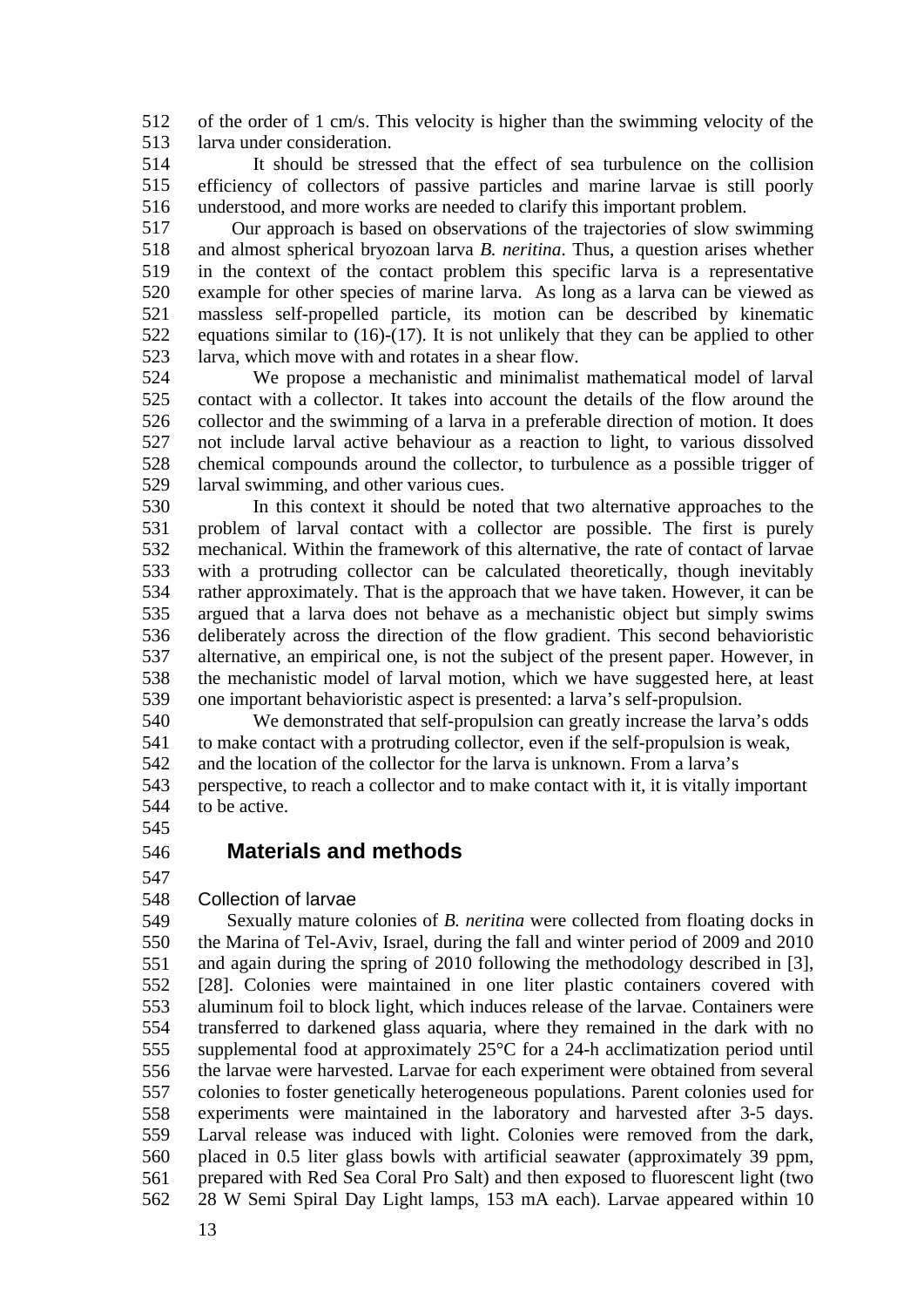563 564 565 566 567 min of illumination, and release was complete by 1 h. Because most larvae of *Bugula spp.* are positively phototactic on release, they aggregated at the illuminated side of dishes, a behavior that facilitated collection [28]. Larvae were collected using a glass pipette and placed in approximately 0.2 l before being transferred into the experimental flow tank.

568

569

#### 570 Recording the trajectories of larvae

571 572 573 574 575 576 577 578 579 580 581 582 583 584 585 The motion of *B. neritina* larvae was observed in a plane Couette flow apparatus, which consists of a transparent glass aquarium of 1.5x0.2x0.2 m and an electric motor rotating two vertical cylinders. The rotating cylinders move a closed flexible PVC belt. The aquarium is filled with a solution of rectified pure water and sea salt in a prescribed proportion. Larvae were introduced into the experimental tank using a glass pipette. Immediately after release, larvae started to move and did not stop unless they attached to the wall of the tank or to the belt. Larvae trajectories were recorded in still water and in a flow from above and from the side of the tank. Three different types of high-definition digital video cameras were used to film the moving larvae: a Mikrotron 1364 (500 frames/s), Canon 7D (60 frames/s) and Nikon 90 (24 frames/s), all equipped with macro lenses with 60 and 100 mm focal lengths. The filmed area was illuminated by disperse low light provided by four identical halogen lamps located approximately 1 m above the free surface of the water. The sensitivity of the cameras' sensors varied between 1600-6000 units of ISO equivalent. In most cases, the size of the photographed area was approximately  $3 \times 4$  cm, and the depth of field varied from a few millimeters to approximately 4 cm. 586 587

588

#### 589 Processing of trajectories of larvae in a flume

590 591 592 593 594 Trajectories of the larvae were digitized using the Image Processing Toolbox of Matlab (http://physics.georgetown.edu/matlab). On each frame, the software analyzed the centroid of the object detected by the subtraction method, and the path of a larva was formed as a consequence of centroids using the Matlab track function.

595

#### 596 Mathematical modeling

597 598 599 Analytic calculations were performed with pencil and paper. Numerical computations were performed by using commercial CFD package ANSYS-FLUENT 14, C and FORTRAN-77 programming languages.

600 601 602 603 604 The algorithm of the Polhasen's method [26] was programmed in Fortran 77 and executed under Windows using PCs. The differential equations of motion of a larva [\(15\)-](#page-8-4)[\(17\)](#page-8-3) were solved numerically using the method of Runge-Kutta of the 4-th order. The adaptive step of integration of the differential equations was at least 10 times less than  $d_p/V_s$ , the time which a larva needs to cover a distance

605 equal to its characteristic length. Data fitting was performed in MatLab 7.

606 607 608 609 610 611 612 613 CFD numerical simulations were performed using a multiprocessor workstation SiliconGraphics CPU Intel Xeon with 16 GB Memory. Calculation of the collision efficiency of a collector of passive particles was carried out using AF13 with a grid with quadrilateral cells. Particles start their motion far from the cylinder, in the nodes of a computational grid with cells clustered to the cylinder. In the numerical examples provided here the maximal number of quadrilateral cells was 6,939,645 with the average element quality larger then 0.70. The average size of a quadrilateral cells adjusted to the cylinder was about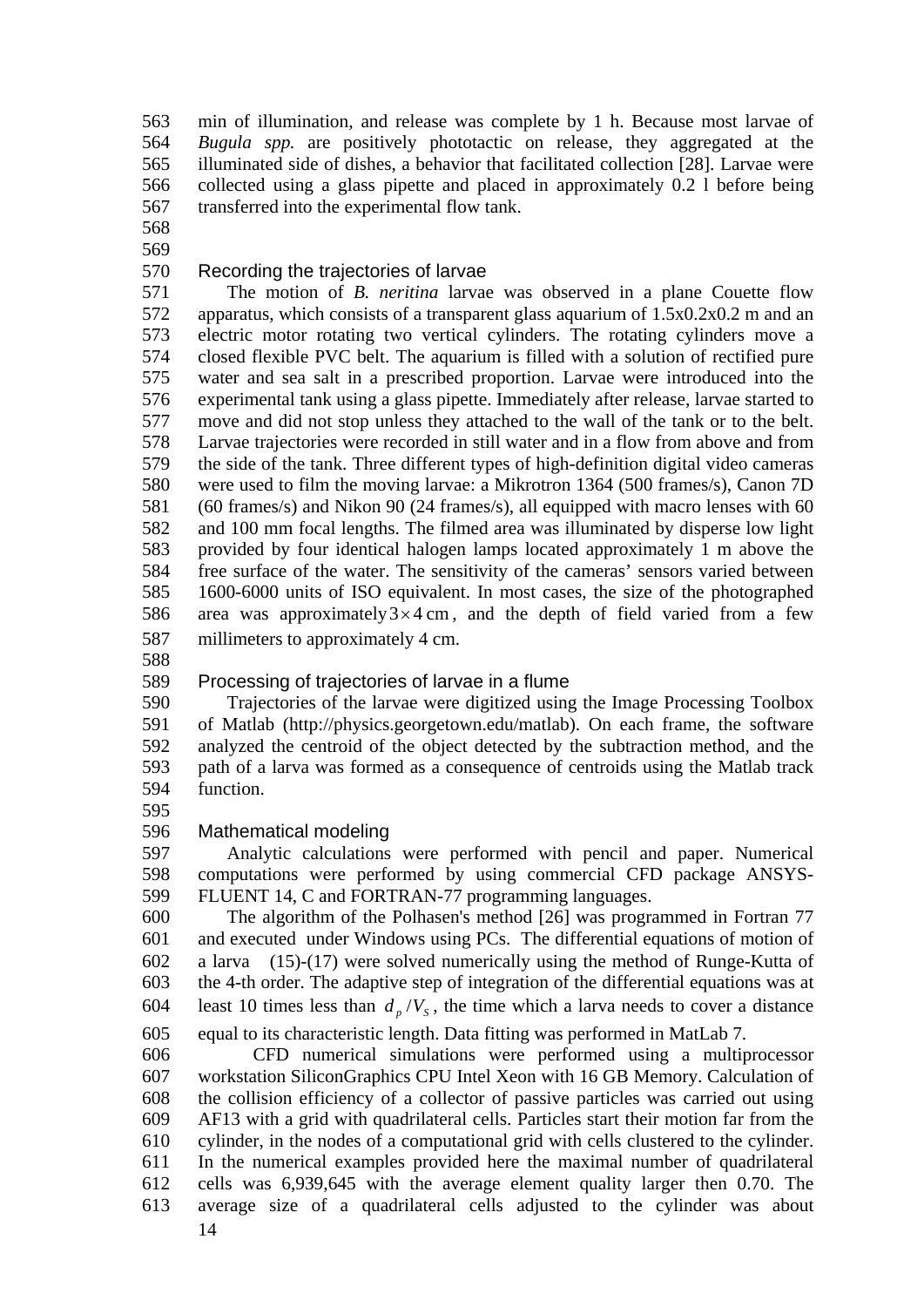614 615 616  $(l - d_p/2) \leq \Delta + h$ , where *l* is the distance from the center of the particle to the 617  $h = d_p / 200$ . From each cell 20 particles begin their motion to the cylinder. The criteria of contact of a particle with the cylinder was formulated as cylinder. The sensitivity of the results to the size of the mesh was justified by comparing the calculated drag coefficient of the cylinder  $C_D$  with available experimental measurements. 618 619

620

#### 621 **References**

622 623 1. Mullineaux LS, Garland ED (1993) Larval recruitment in response to manipulated field flows. Mar Biol 11: 667-668.

624 625 626 627 2. Qian PY, Rittschof D, Sreedhar B, Chia F (1999) Macrofouling in unidirectional flow: miniature pipes as experimental models for studying the effects of hydrodynamics on invertebrate larval settlement. Mar Ecol Prog Ser 191: 301-303.

628 629 630 631 3. Qian PY, Rittschof D, Sreedhar B (2000) Macrofouling in unidirectional flow: miniature pipes as experimental models for studying the interaction of flow and surface characteristics on the attachment of barnacle, bryozoan and polichaete larvae. Mar Ecol Prog Ser 207: 109-121.

632 633 634 4. Mullinaux LS and Butman CA (1991) Initial contact, exploration and attachment of barnacle (*Balkans Amphitrite*) cyprids settling in the flow. Mar Biol 110: 93-103.

635 636 637 5. Perkol-Finkel S, Zilman G, Sella I, Miloh T, Benayahu Y (2006) [Floating and](http://apps.isiknowledge.com/WoS/CIW.cgi?SID=X1FiHF76cn2dC7cL573&Func=Abstract&doc=2/2)  [fixed artificial habitats: effects of substratum motion on benthic communities in a](http://apps.isiknowledge.com/WoS/CIW.cgi?SID=X1FiHF76cn2dC7cL573&Func=Abstract&doc=2/2)  [coral reef environment.](http://apps.isiknowledge.com/WoS/CIW.cgi?SID=X1FiHF76cn2dC7cL573&Func=Abstract&doc=2/2) Mar Ecol Prog Ser 317: 9-20.

638 639 640 6. Perkol-Finkel S, Zilman G, Sella I, Miloh T, Benayahu Y (2008) Floating and fixed artificial habitats: Spatial and temporal patterns of benthic communities in a coral reef environment. Est Coast Shelf Sci 77: 491-500.

641 642 643 7. Harvey M, Bourget E, Ingram RG (1995) Experimental evidence of passive accumulation of marine bivalve larvae on filamentous epibenthic structures. Limmol Oceanogr 40: 94-104.

644 645 646 8. Harvey M, Bourget E (1997) Recruitment of marine invertebrates onto arborescent epibenthic structures: active and passive processes acting at different spatial scales. Mar Ecol Prog Ser 153: 203-215.

647 648 649 9. Rittschof D, Sin TM, Teo SLM, Coutinho R (2007) Fouling in natural flows: cylinder and panels as collectors of particles and barnacle larvae. J Exp Mar Biol Ecol 348: 85-96.

- 650 651 10. Abelson A, Denny M (1997) Settlement of marine organisms in flow. Annu Rev Ecol Syst 28: 317-339.
- 652 11. Fuchs NA (1964) The mechanics of aerosols. Pergamon Press, Oxford. 408 p.

653 654 12. Humphries S (2009) Filter feeders and plankton increase particle encounter rates through flow regime control. PNAS 106: 7882-7887.

655 656 657 13. Palmer MR, Nepf HM, Pettersen TJR (2004) Observation of particle capture on a cylindrical collector: implication for particle accumulation and removal on aquatic systems. Limnol Oceanogr 49: 76-85.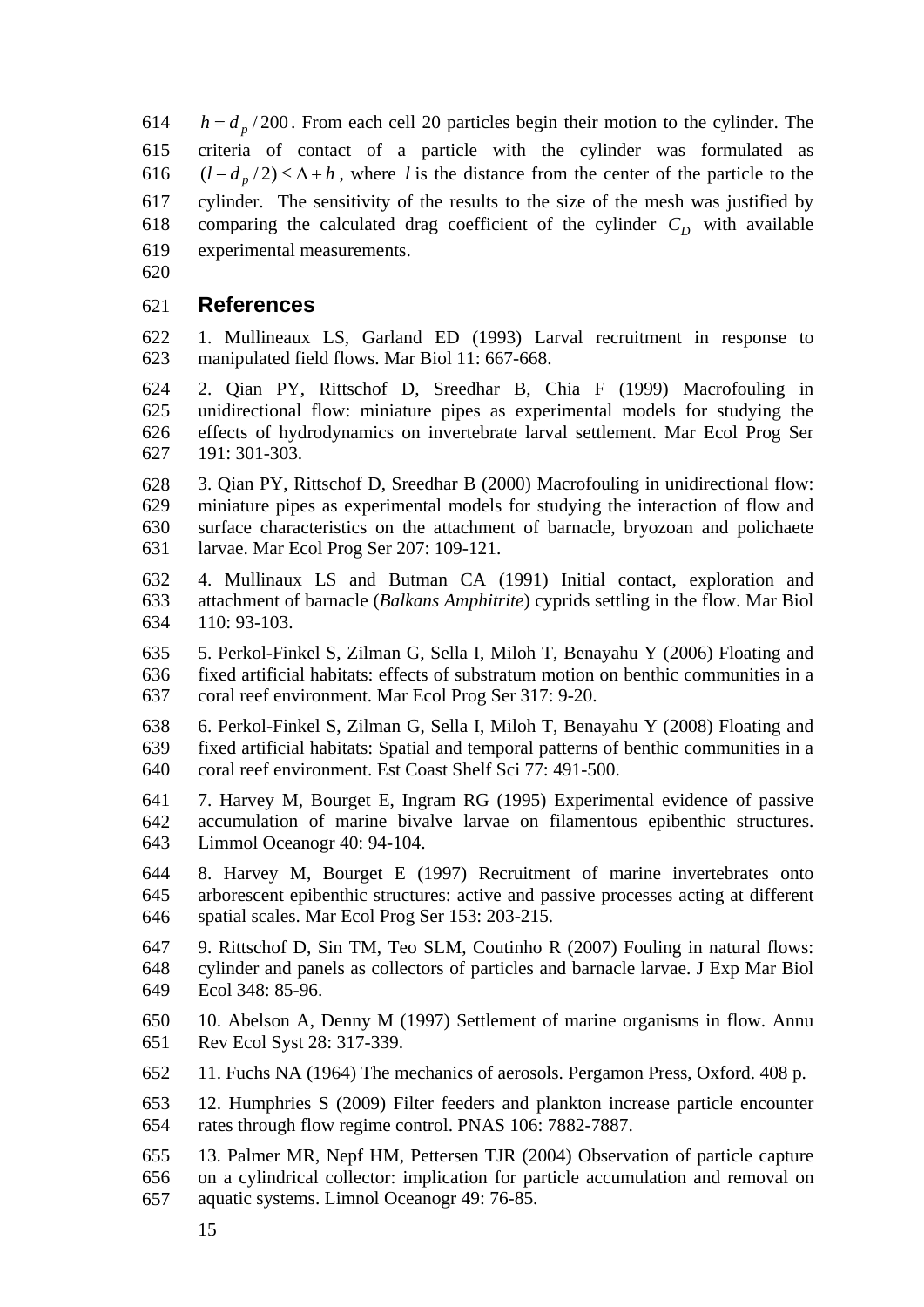658 659 14. Haugen NEL, Kragset S (2010) Particle impaction on a cylinder in crossflow as a function of Stokes and Reynolds numbers. J. Fluid Mechanics 661: 239-261.

660 661 662 15. Abelson A, Weihs D, Loya Y (1994) Hydrodynamic impediments to settlement of marine propagules, and adhesive-filament solution. Limnol Oceanogr 39: 164-169.

663 664 16. Abelson A (1997) Settlement in flow: upstream exploration of substrata by weakly swimming larvae. Ecology 78: 160-166.

665 666 17. Hadfield MG, Koehl MA (2007) Rapid behavioral responses of an invertebrate larva to dissolved settlement cue. Biol Bull 207, 28-43.

667 668 669 18. Pasternak Z, Blasius B, Abelson A (2004) Host location by larvae of a parasitic barnacle: larval chemotaxis and plume tracking in flow. J Plankton Res 26: 487-493.

670 671 672 19. Qian PY, Lau SC, Dahms HU, Dobretsov S, Harder T (2007) Marine biofilms as mediators of colonization by marine microorganisms: implications for antifouling and aquaculture. Mar Biotechnol 9: 399-410.

673 674 675 20. Yavin Y, Zilman G, Miloh T (1994) A feasibility study of ship maneuverability in the vicinity of an obstacle: stochastic control approach. Comput Math Appl 28: 63-76.

676 677 678 21. Yavin Y, Frangos C, Miloh T, Zilman G. (1997) Collision avoidance by a ship with a moving obstacle: computation of feasible command strategies. J Optim Theory Appl 93: 59-74.

679 680 681 22. Jonsson PR, Andre C, Lindegarth M (1991) Swimming behavior of marine bivalve larvae in a flume boundary-layer flow: evidence for near-bottom confinement. Mar Ecol Prog Ser 79: 67-76.

682 683 23. Karp-Boss L, Jumars PA (1998) Motion of diatom chains in a steady shear flow. Limnol Oceanogr 43: 1767-1773.

684 685 24. Zilman G, Novak J, Benayahu Y (2008) How do larvae attach to a solid in a laminar flow? Mar Biol 154: 1-26.

- 686 25. ANSYS-FLUENT 13 Theory and User Guide (2010), Ansys Inc.
- 687 26. Schlichting H (1979) Boundary layer theory. 7th Ed. McGraw Hill Co. 535 p.
- 688 27. Sobol IH (1994) A premier for the Monte Carlo Method. CRC Pres, 430 p.
- 689 690 28. Wendt DE (2000) Energetics of larval swimming and metamorphosis in four species of Bugula (Bryozoa). Biol Bull 198: 346-356.
- 691 692 29. Kosman ET, Pernet B (2009) Diel variation in the size of larva of *Bugula neritina* in Field population. Biol Bull 216: 85-93.
- 693 694 695 30. Koeugh HJ, Black KP (1996) Predicting of scale of marine impact: understanding planktonic link between populations. In: Detecting Ecological Impact, R. Schmitt and C.W. Osenberg (eds), Academic Press 199-234 pp.
- 696 697 31. Emlet RB, Strathmann RR (1985) Gravity, drag and feeding current of small zooplanktons. Science 228:1016-1017.

698 699 32. Seinfeld JH, Pandis SN (1998) Atmospheric chemistry and physics. John Wiley & Sons, NY*,* 1326 pp.

- 700 701 33. Maxey MR and Riley JJ (1983) Equation of motion for a small rigid sphere in a nonuniform flow. Phys Fluid 26: 883-88 .
	- 16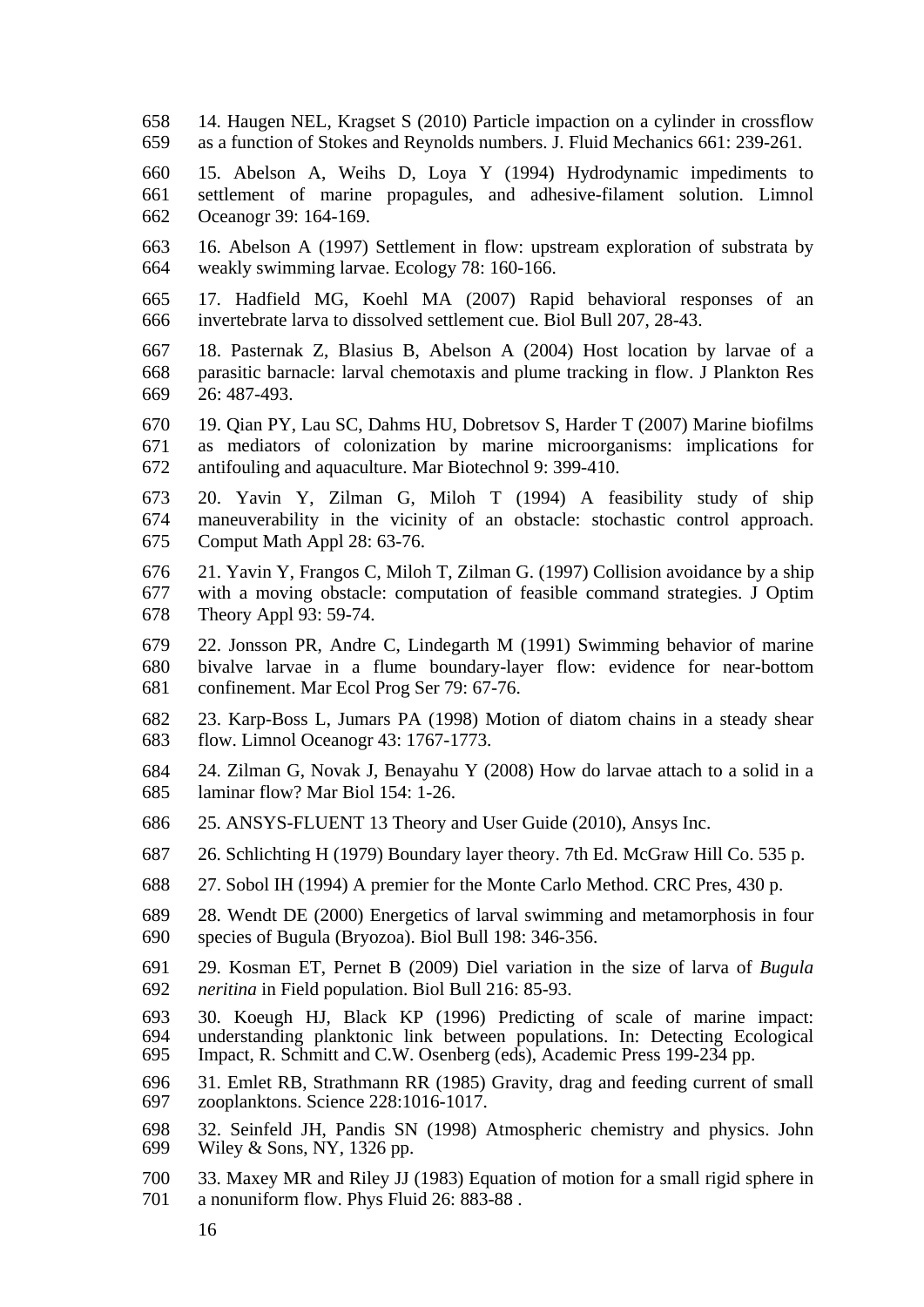- 34. Shiller L, Naumann A. (1933) Uber die grundlegenden berechungen bei der schwerkraftaufbereitung . Verein Deutsher Ingeniere 77: 318-355.
- 35. Happel J, Brenner H (1983) Low Reynolds number hydrodynamics with special application to particulate media*.* Noordhoff, Leyden. 572 p.
- 36. Bagchi P and Balachandar S (2002) Effect of free rotation on the motion of a solid sphere in linear shear flow at moderate Re. Phys Fluid 14: 2719-2737.
- 37. Gosman AD, Ioannides E (1983) Aspect of computer simulation of liquid fuelled combustors. Journal of Energy 7: 482-490.
- 38. Dehbi A (2008) A CFD model for particle dispersion in turbulent boundary layer flows. Nuclear engineering and design 238: 707-715.
- 39. Tennekes H, Lumley JL (1972) A first course in turbulence. MIT Press. 390 p.
- 40. Gargett AE (1989) Ocean turbulence*.* Annu Rev Fluid Mech 21: 419-451.
- 41. MacKenzie BR, Leggett WC (1993) Wind based model for estimation the dissipation rates of turbulent energy in aquatic environments: empirical comparisons. Mar Ecol Prog Ser 94: 207-216.
- 42. Jiménez J (1997) Oceanic turbulence at millimeter scales. Sci Mar 61 (Supl. 1): 47-56.
- 43. Lamb H (1945) Hydrodynamics, 6<sup>th</sup> Ed. New York: Dover. 533 p.
- 44. Asset G, Kimball D, Hoff M (1970) Small particle collection efficiency of vertical cylinders in flows of low-intensity turbulence. American Industrial Hygiene Association Journal 31: 331-334.
- 45. Stuempfle AK (1973) Impaction efficiency of cylindrical collectors in laminar and turbulent fluid flow. Part III. Experimental. Edgewood arsenal technical report AD909457, Department of the Army, Headquarters, Edgewwod Arsenal, Maryland, 44 p.
- 
- 
- 
- 
- 
- 
- 
- 
- 
- 
- 
- 
-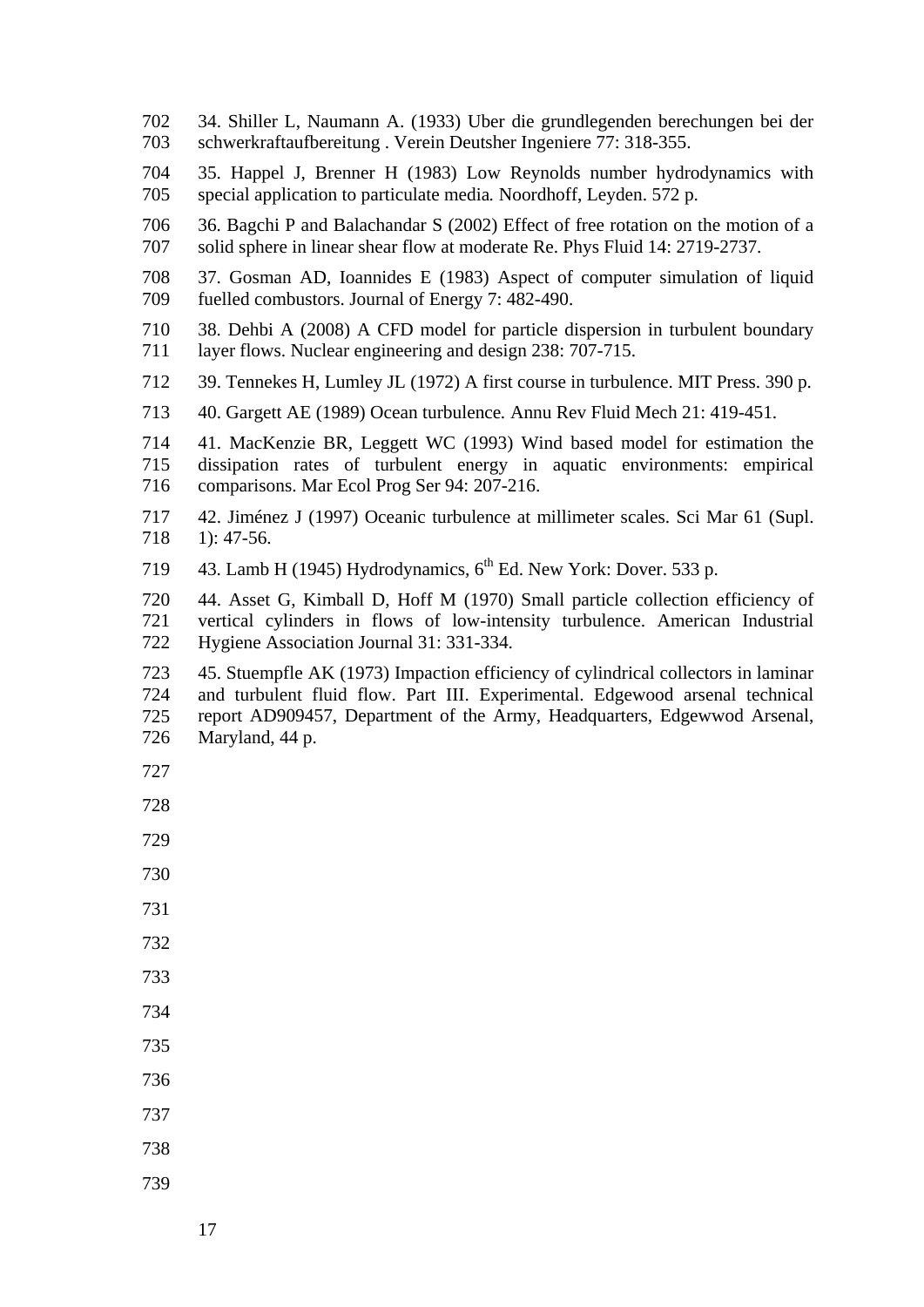# 741 **Figures**



# 742 743

744 745 746 747 748 749 750 751 752 753 **Figure 1. Schematic model illustrating the contact of a tiny larva with a large collector.** The larva is "entrained" in the flow and follows the fluid streamline. The streamline does not cross the surface of the collector. Contact may take place only if the trajectory of a larva declines from a curvilinear streamline due to the larva's inertia (inertial impaction) or due to its finite size (direct interception). The inertia of a tiny, slow larva is small. For a very low ratio of the characteristic size of the larva to the characteristic size of the collector, the probability of the inertial impaction or direct interception is also very low. Given that not all larvae that contact the collector attach to it and that not all attached larva survive, the odds of larvae to colonize the collector are seemingly rather low.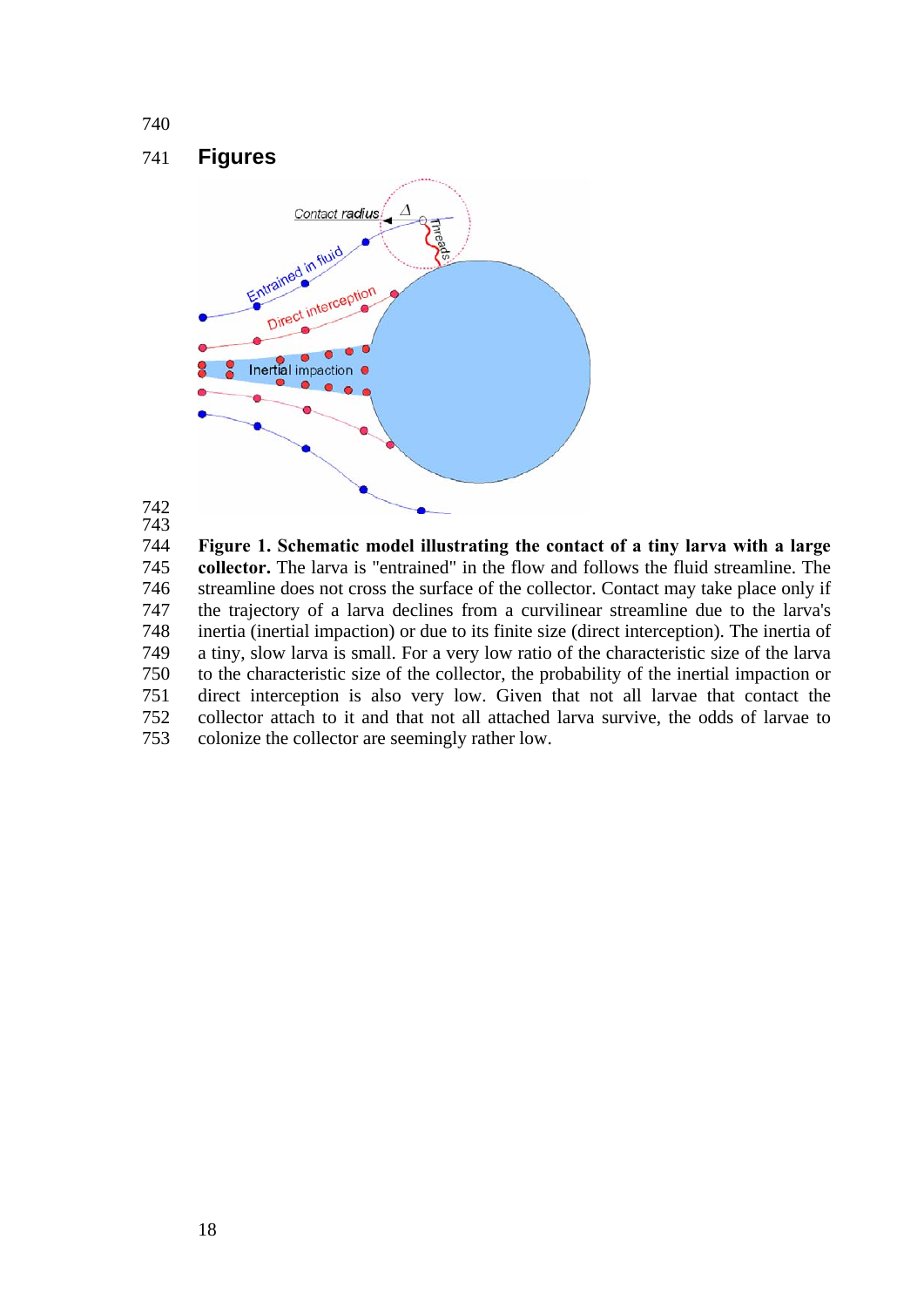

754 The Triangle 15kv 15mm – 10 mm **and 15kv – 15mm – 10 mm – 10 mm – 10 mm – 10 mm – 10 mm – 10 mm – 10 mm – 10 mm – 10 mm – 10 mm – 10 mm – 10 mm – 10 mm – 10 mm – 10 mm – 10 mm – 10 mm – 10 mm – 10 mm – 10 mm – 10 mm – 10** of the ciliated body surface with hair length estimated at 10  $\mu$ m.

757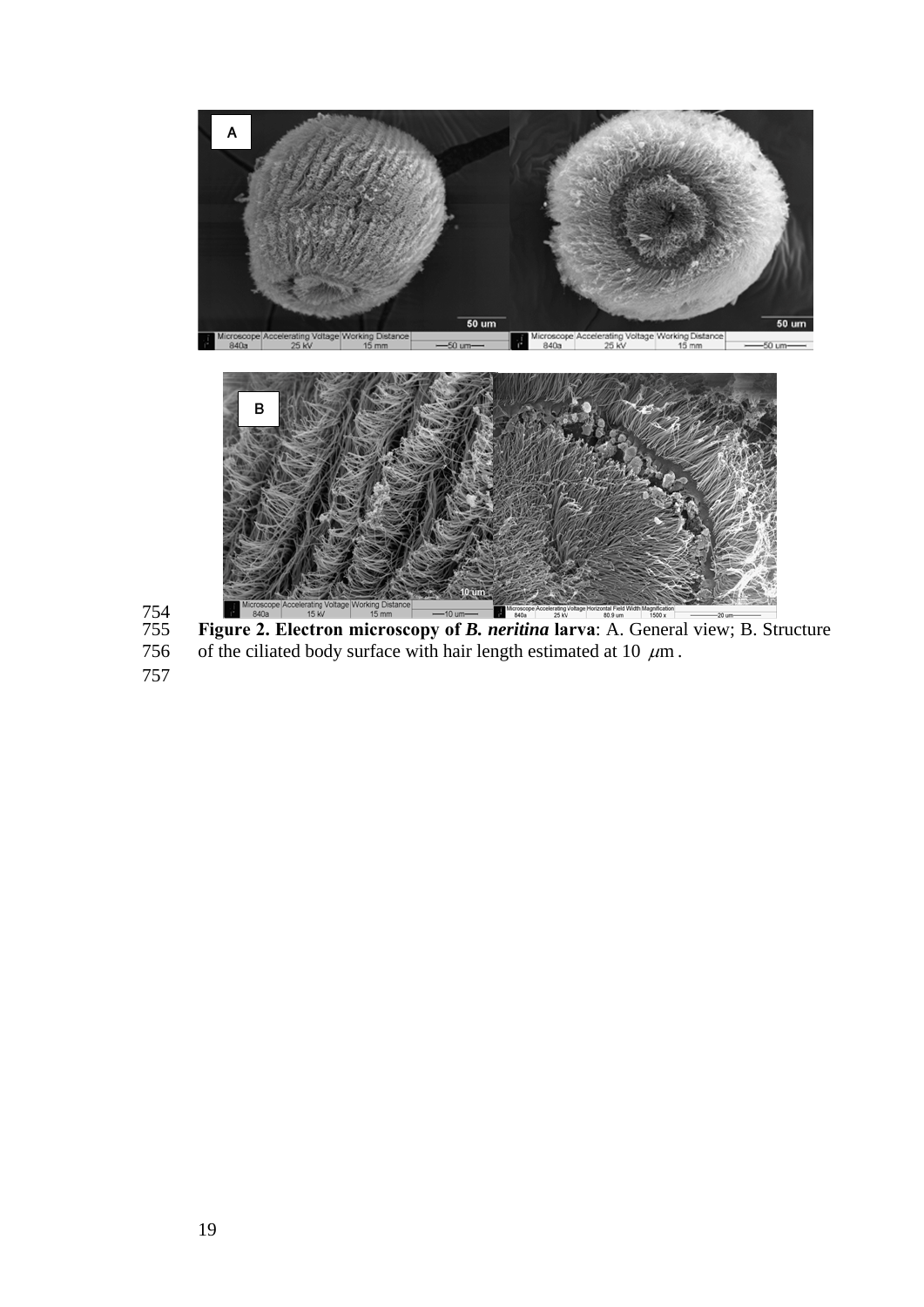

 

 **Figure 3. Trajectories of larvae in still water.** Because of the additional illumination to one side of the tank larvae move in some preferable direction of 761 motion (from left to right in the figure).  $\times$  denotes the beginning of the trajectory. 



 **Figure 4. Enlarged parts of trajectories: A.** 0367<sub>6666</sub>; B. 0369<sub>0582</sub>. Open circles show the consequent position of a larva at a resolution of 1/24 s. Filled circles depict the estimated transverse displacement of larvae in the direction perpendicular to the preferable direction of swimming measured in diameters of a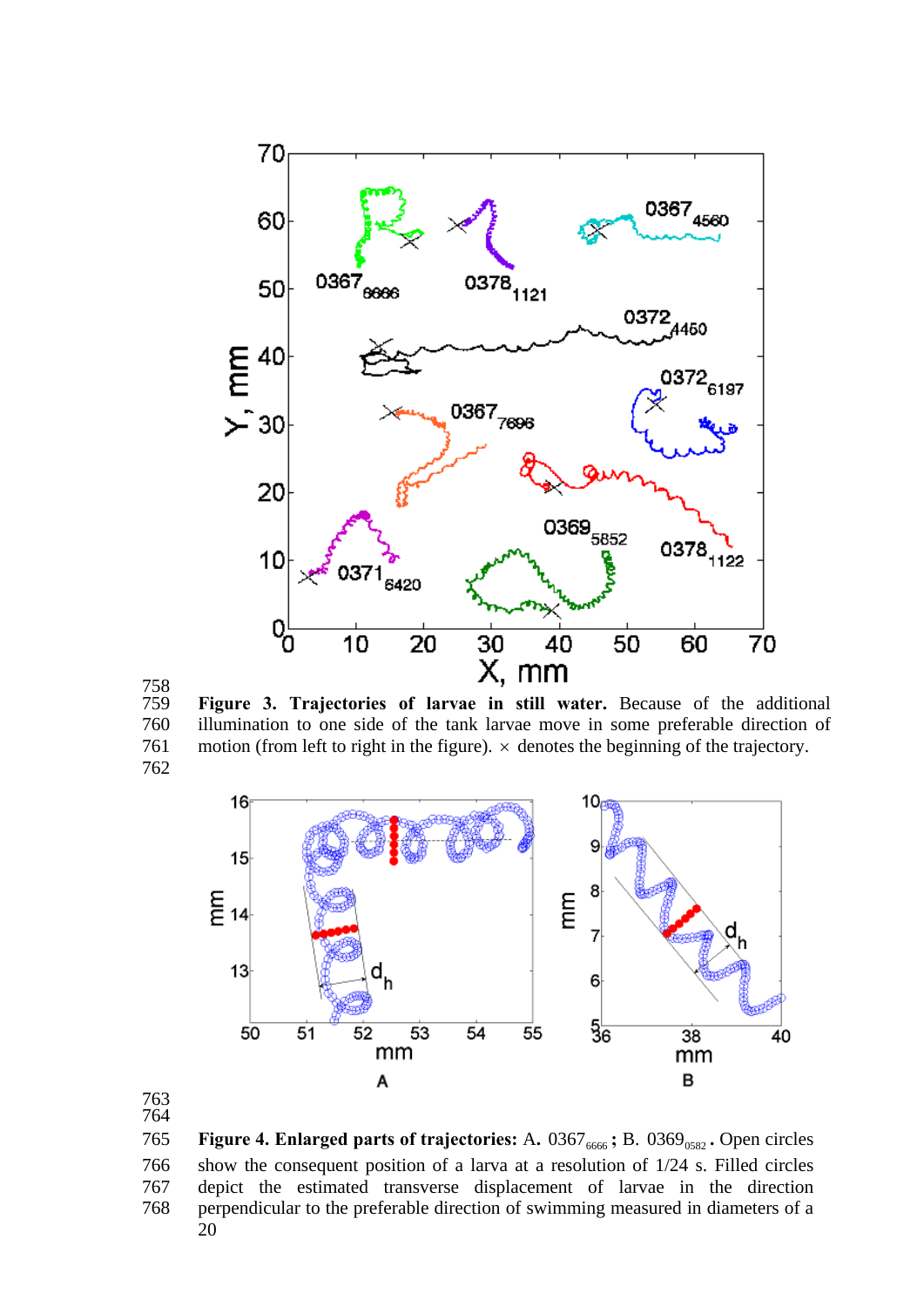769 larva. The distance  $d_h = 2a$  between two parallel lines bounding the trajectories can be considered as geometric characteristic of the helix.





 **Figure 5. Patterns of larval motion.** The upper row represents experimental 2D larval trajectories. In the lower row, the 3D helices are seen from different angles.





 **Figure 6. Motion of larvae in Couette flow.** The fluid motion in the Couette flow apparatus is unidirectional. Therefore, a deviation of a larva's trajectory from a straight line is due to its own motion. The root mean square of the deviation is of the same order of magnitude as the deviation of a larva from the axis of a helix (see Figures 4-5 of larval helical motion).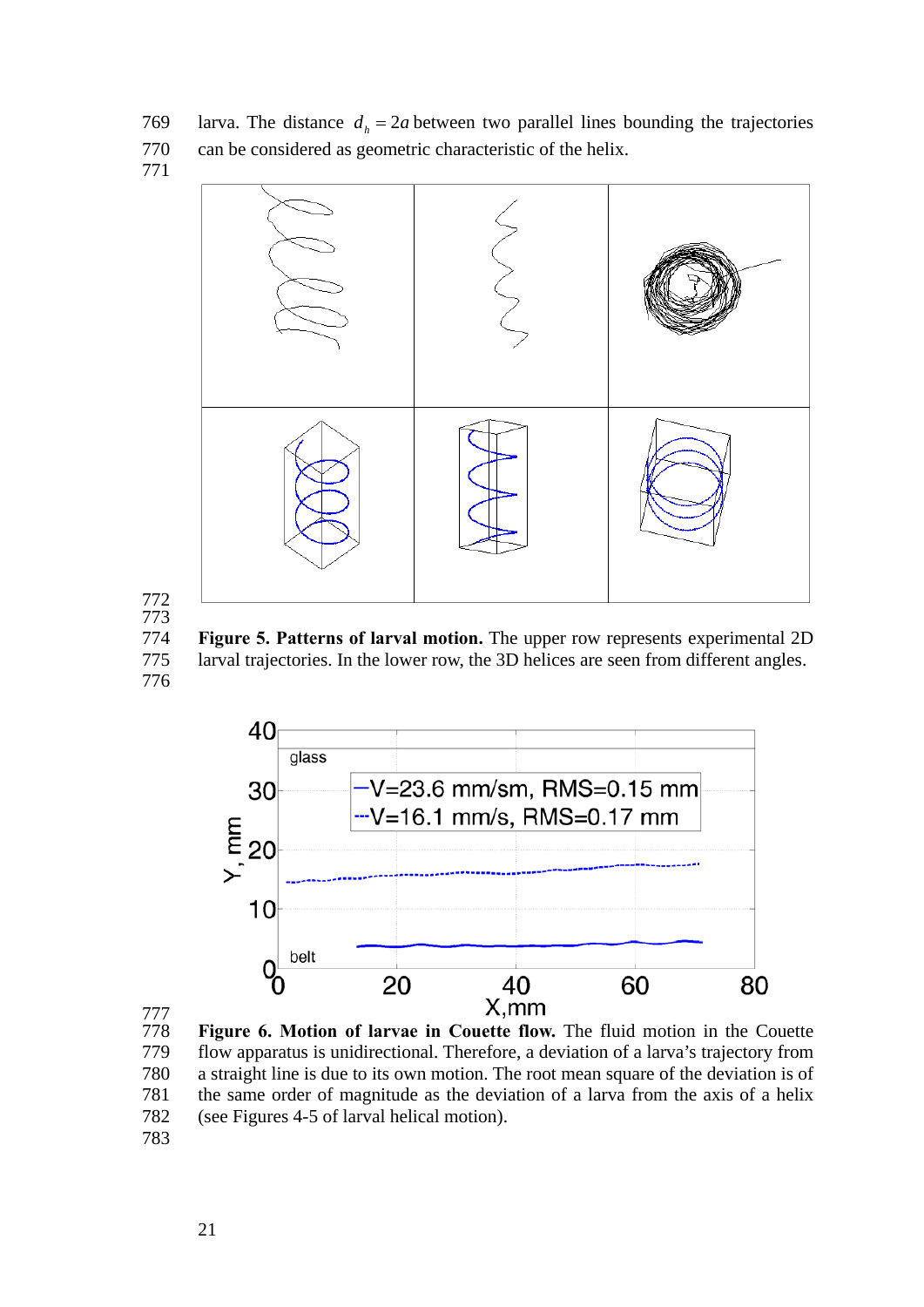



786 787 788 789 **Figure 7. Orthogonal coordinate systems***.* The system *OXY* is fixed in a collector and the system  $\partial xy$  is fixed in the larva. The initial  $\partial$  of the coordinate system *oxy* coincides with the center of inertia of the larva and moves with linear velocity V, the larva's velocity. The coordinate of the initial  $\sigma$  in the coordinate system *OXY* is defined by the radius-vector  $r(X_o, Y_o)$ . The coordinate system 791 *oxy* rotates as a whole, with the angular velocity of the larva  $\omega$ . The angle between the axes  $\alpha x$  and OX is denoted as  $\varphi$ . The angle between the radius vector 790 and the negative direction of the longitudinal axis is denoted as  $\theta$ . The larva 792 moves with the swimming velocity  $V_s$  under the action of a propulsion force  $\mathbf{F}_T$ . 793 794 795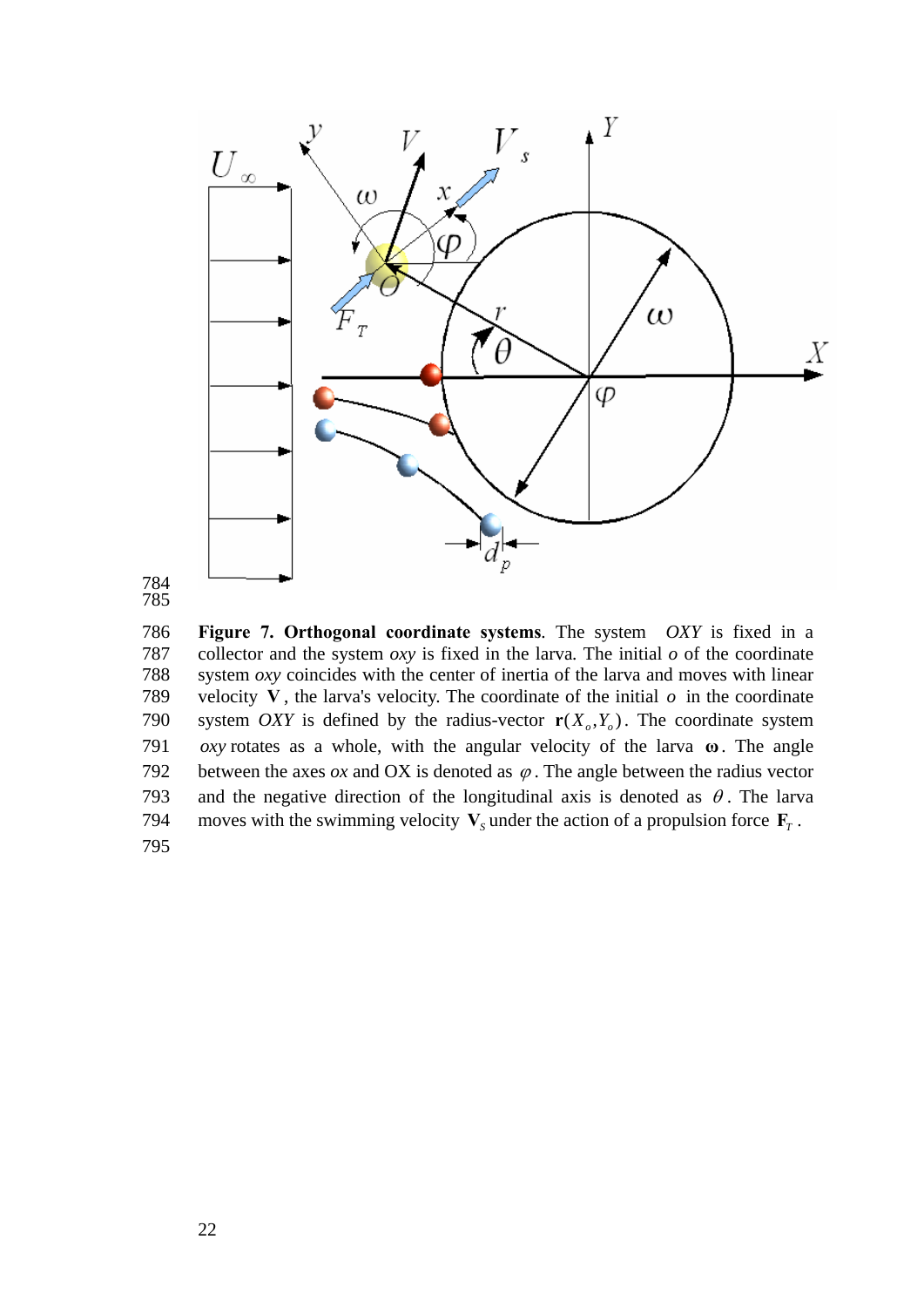



 **Figure 8. Schematic trajectories of passive particles (red spheres) and of living larvae (light spheres).** Arrows indicate the initial direction of the vector of self-propulsion.

**ANSYS** 

- 
- 





 **Figure 9. Streamlines (red) and trajectories of particles (blue) near a cylinder**   $(S$ tk = 4.4 × 10<sup>-3</sup>, Re<sub>c</sub> = 200).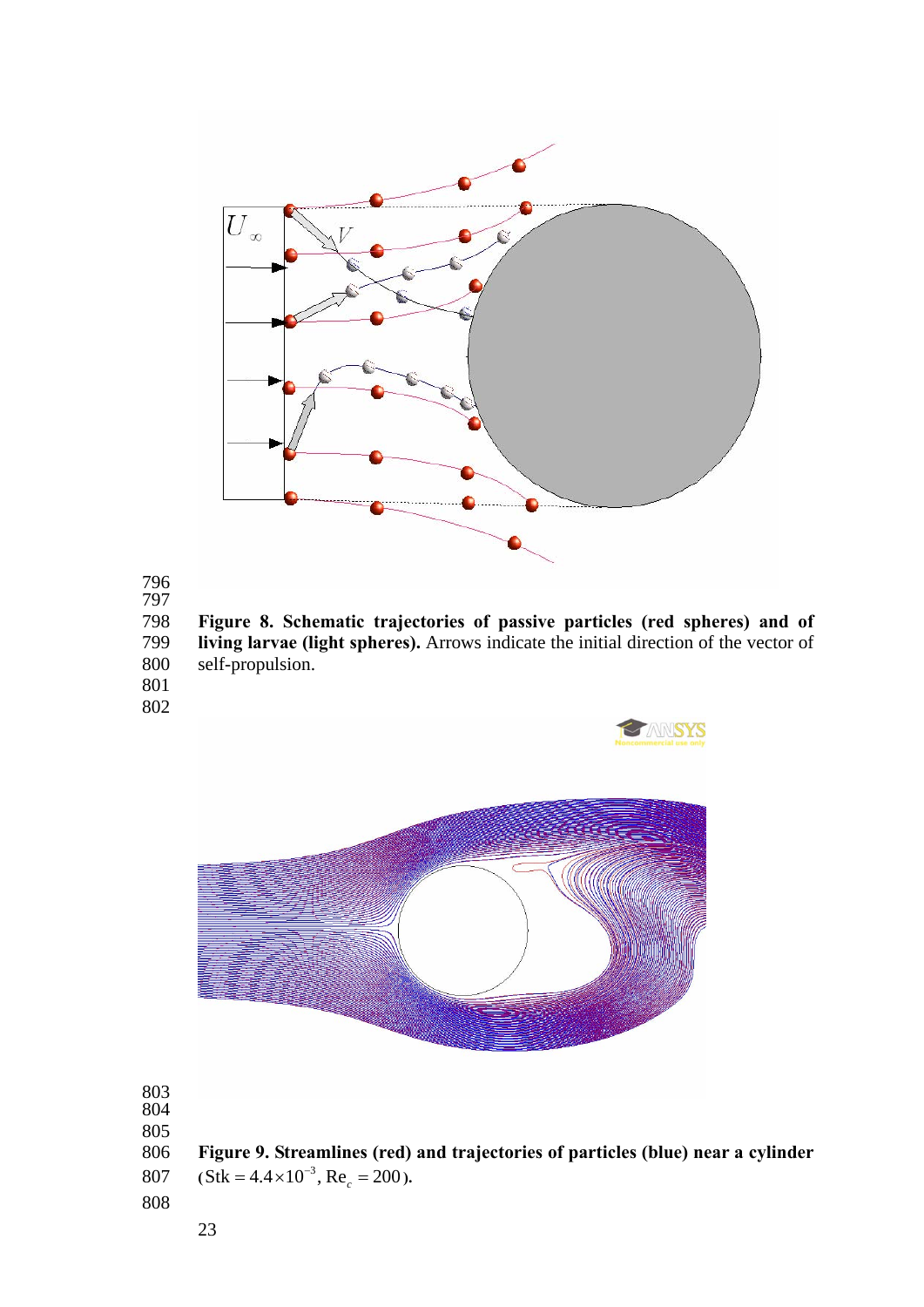

 initial angle of turn  $\varphi = -30^\circ$  and initial coordinate  $Y/R = 0.2$ **Figure 10. Trajectories of a self-propelled particle beginning the motion with**   $(S$ tk = 2.2 × 10<sup>-3</sup>, Re<sub>c</sub> = 100). The trajectories can cross or touch the collector depending on the ratio of the swimming velocity of a larva to the velocity of the current and the initial angle of turn. Note that for a passive particle all trajectories 817 are identical to that pertaining to the line  $V_s / U_\infty = 0$ . 



 Figure 11. Collision efficiency as a function of the ratio  $V_s/U_{\infty}$  for a different **number of simulated particles**  $N_p$  (Stk = 2.2 × 10<sup>-3</sup>, Re<sub>c</sub> = 100,  $\Phi$  = 45°). To attain a high accuracy of the collision efficiency coefficient, it is necessary to simulate the trajectories of a large number of particles of the order of  $N_p = 10^4 - 10^5$ .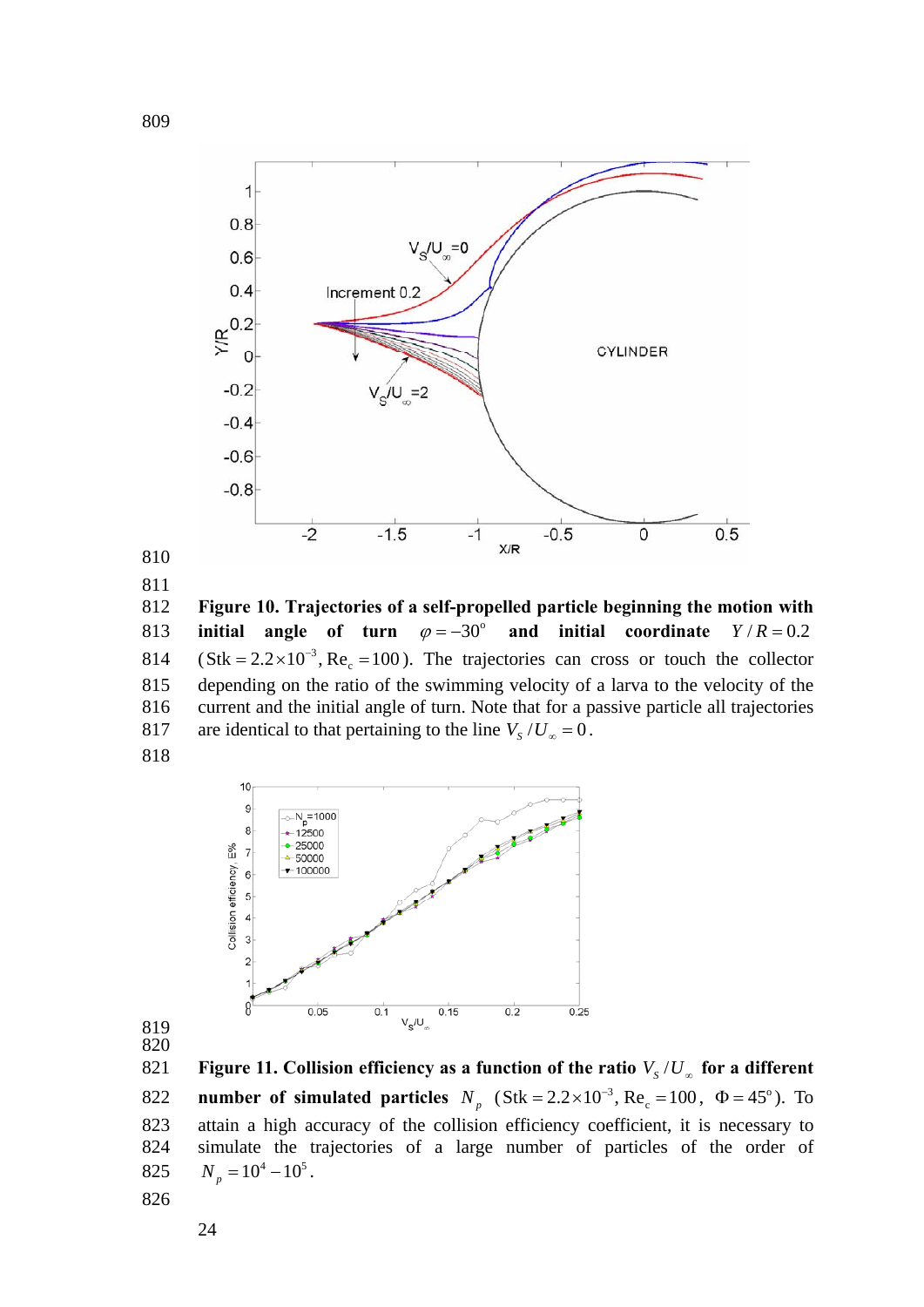

 834 preferable direction of motion. For angles  $0 \le \Phi \le 60^{\circ}$ , the influence of the initial Figure 12. Collision efficiency as a function of the ratio  $V_s/U_\infty$  for different **angles**  $\Phi$  (Stk = 2.2×10<sup>-3</sup>, Re<sub>c</sub> = 100). The collision efficiency depends on the preferable direction of motion on the collision efficiency is weak; for angles  $60^{\circ} \le \Phi \le 180^{\circ}$ , the influence increases. Further numerical simulations were carried out for  $\Phi = 60^\circ$  when the initial angle of larval direction varies randomly as  $-60^{\circ} < \varphi < 60^{\circ}$ .



Figure 13. Collision efficiency as a function of the ratio  $V_s/U_\infty$  for **843**  $V_s$ -const or  $U_\infty$ -const  $(Stk = 2.2 \times 10^{-3} - 2.2 \times 10^{-2})$ .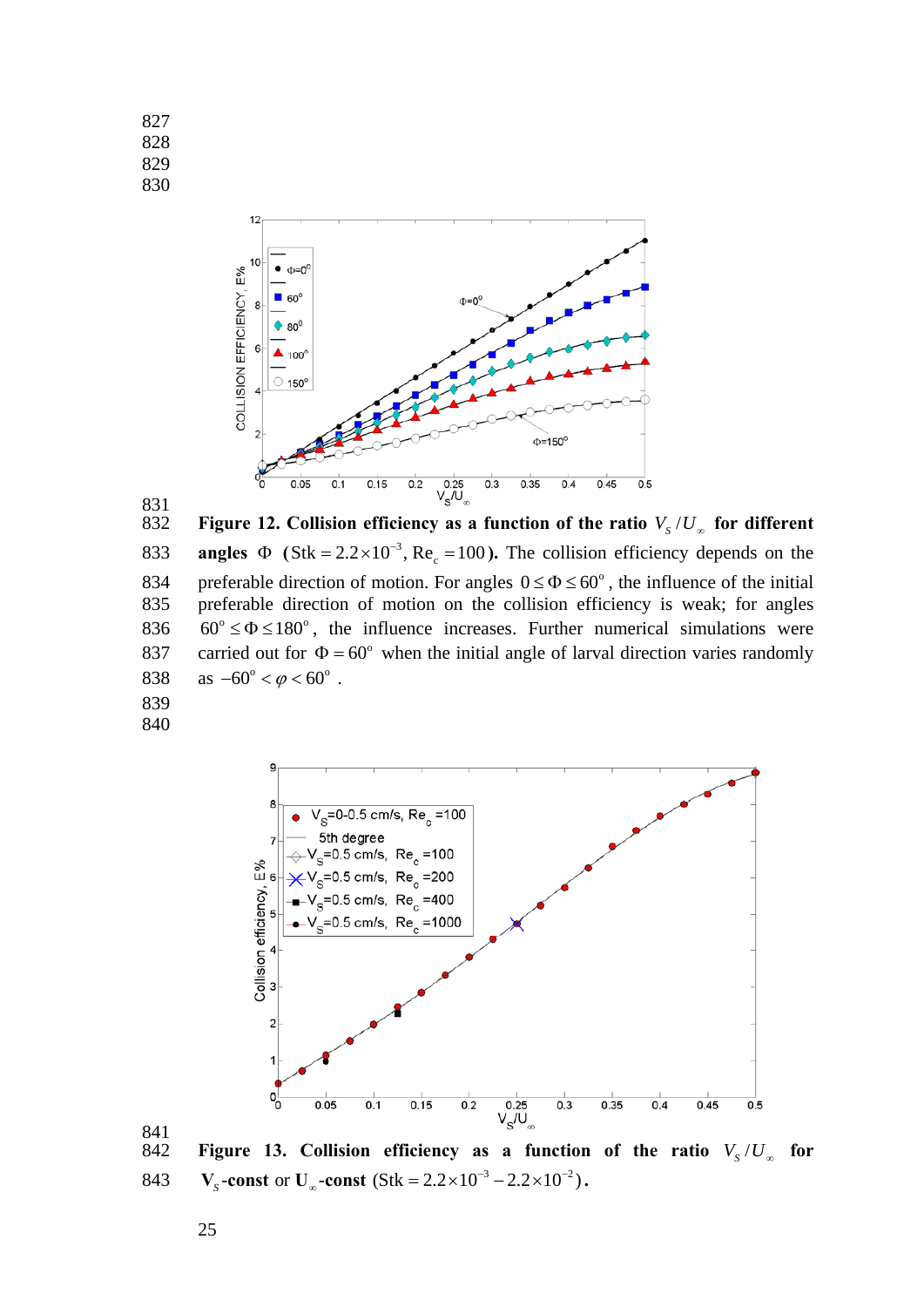

846 847 848 **Figure 14. Motion of small passive and self-propelled particles in viscous shear flow.** Locally the flow in the vicinity of the particles can be viewed as unidirectional. In a unidirectional flow a small passive particle translates with the flow and rotates with an angular velocity  $\omega_f$ . Within the framework of the low Reynolds number hydrodynamics the center of a passive rotating particle moves rectilinearly. For a self-propelled particle the angle  $\varphi$  between the vector of the 849 850 852 swimming velocity  $V_s$  and the particles direction of motion varies with time. The sum of the two velocity vectors  $\mathbf{U} + \mathbf{V}_s$  forces the particle to move along a 851 curvilinear trajectory instead to continue a rectilinear motion. 853 854 855



856

857

858 859 860 861 **Figure 15. Fluid domains of influence of a collector on a larva**. 1. Area of influence of a collector on a larva where the fluid viscosity can be neglected; 2. The boundary layer of the collector where the fluid viscosity have to be taken into account.